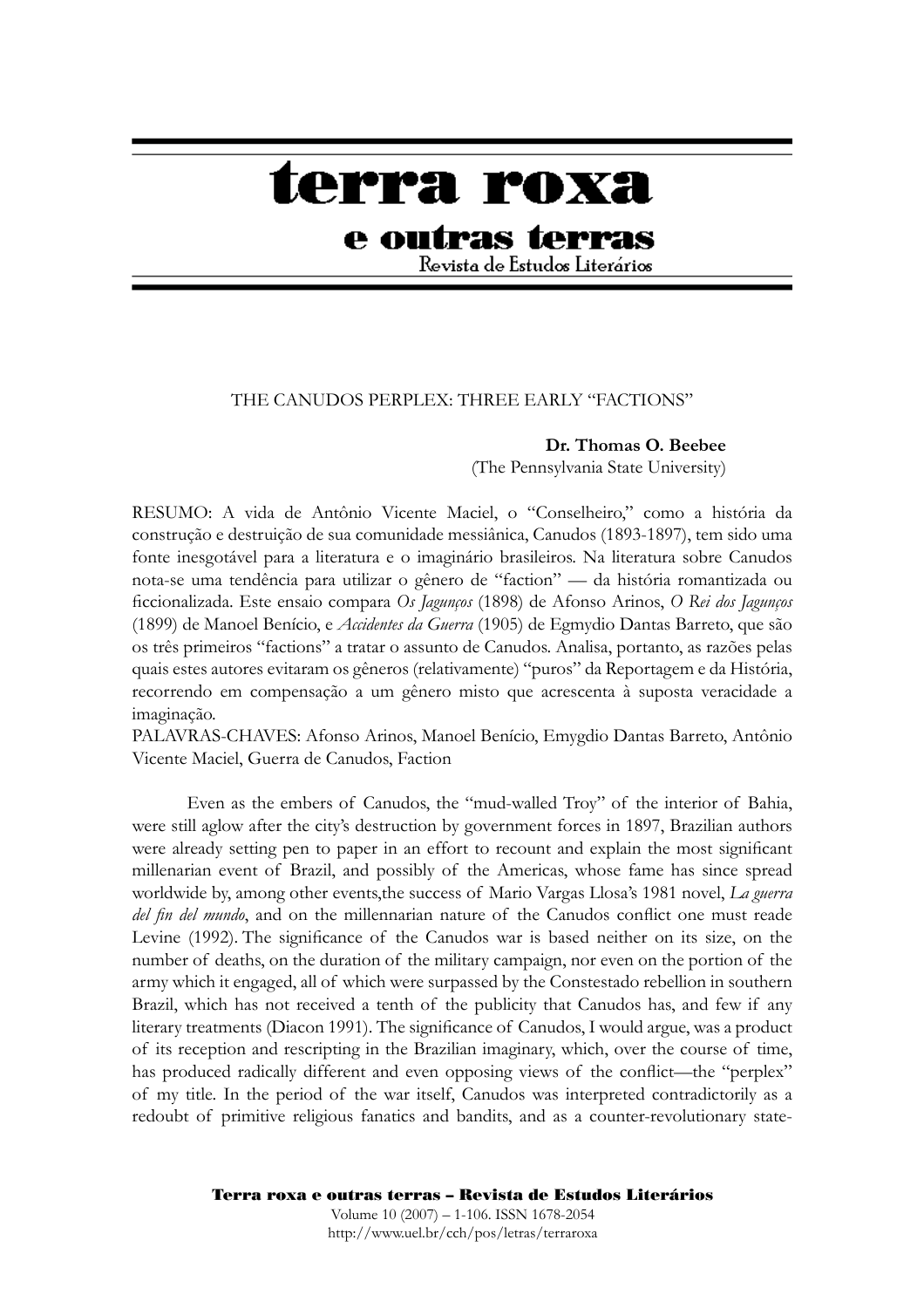within-a-state, financed by the substantial number of monarchists remaining in Brazil and their sympathizers abroad; Canudos was founded in 1893, when the Republic was only four years old. Almost immediately after the war, counter-memories of Canudos appeared from the pens of authors such as Afonso Arinos, Manoel Benício, Emygdio Dantas Barreto, and Euclides da Cunha. Revisionary views of Canudos culminated in the work of João Arruda, Rui Facó, Edmondo Moniz, Abelardo Montenegro, Marco Antonio Villa, and others, who shifted the image of Canudos from one of religious messianism and collective delusion to that of a consciously constructed, grassroots socialist community, the Brazilian Commune, destroyed by the economic and political elites of the country (Montenegro 1954; Facó 1963; Moniz 1987; Arruda 1996; Villa 1995).

 The historiography of Canudos itself has a history: Canudos is not just something that happened, but a literary *topos* that has been treated from a variety of ideological and aesthetic perspectives. The war of bullets produced a war of words, in which basic concepts of *brasileiridade*, modernity, and social justice have been debated under the pretext of getting the Canudos story "right." The messianism of Conselheiro has found an echo in the singleminded mission of finding the ultimate truth of Canudos. Lori Madden accurately expresses the trajectory and interest of Canudos historiography when she writes that the Canudos conflict "has stimulated the imagination of diverse writers of alternative points of view since it affords evidence to be viewed as a political rebellion, a civil war, a problem of ethnicity, a messianic movement, a social movement, and other phenomena. It has become a mirror to the manipulations of its interpreters to such a degree that Canudos historiography, studied over time, tells a story of the evolution of ideas (Madden 1993).

 Madden traces some of this history of the history of Canudos. However, though she invokes "imagination" in the passage quoted above, she does not consider a group of early monographs on the war that take the form of "faction." By "faction" I mean a writing in which fact alternates with fiction, and which undertakes the presentation of history, contemporary events, or biography within a fictional framework, frequently inserting genuine documents of eyewitness accounts. "Faction" may be considered a subgenre of historical fiction, where the urge to document history outweighs the mimetic function of literature. In Richard Johnstone's definition, "faction" combines fiction with non-fiction, presenting itself "now as one thing, now as the other. It derives part of its strength from being seen as fictional—literary, invented— and part from being seen, paradoxically, as fact" (1985: 76). Perhaps the most noted use of the term was by Alex Haley to describe his book, *Roots*: "Although it is advertised as nonfiction, perhaps we should call it 'faction'" (WATKINS 1976: 2). Gore Vidal's novel *Lincoln* (1984) is another notorious example of the genre, which came under attack by historians for some of its imagined scenes. Neither the English term "faction" nor its equivalents seems to have any currency in Brazil, despite some outstanding examples of the genre, such as Silviano Santiago's *Em liberdade* (1981), a fictionalized diary of Graciliano Ramos following his release from prison. Santiago chose the following quote by Otto Maria Carpeaux as the epigraph for his faction: "Vou construir o meu Graciliano Ramos" (SANTIAGO 1981: 7). So too, each author I will consider here used faction to construct "his" Canudos. While it might seem that any literary work based on a historical event would qualify as faction, this is not the case. For example, the ornate language, verse forms, and larger-than-life characters of Paschoal Villaboim Filho's *Canudos* allow it to better fit the category of

http://www.uel.br/cch/pos/letras/terraroxa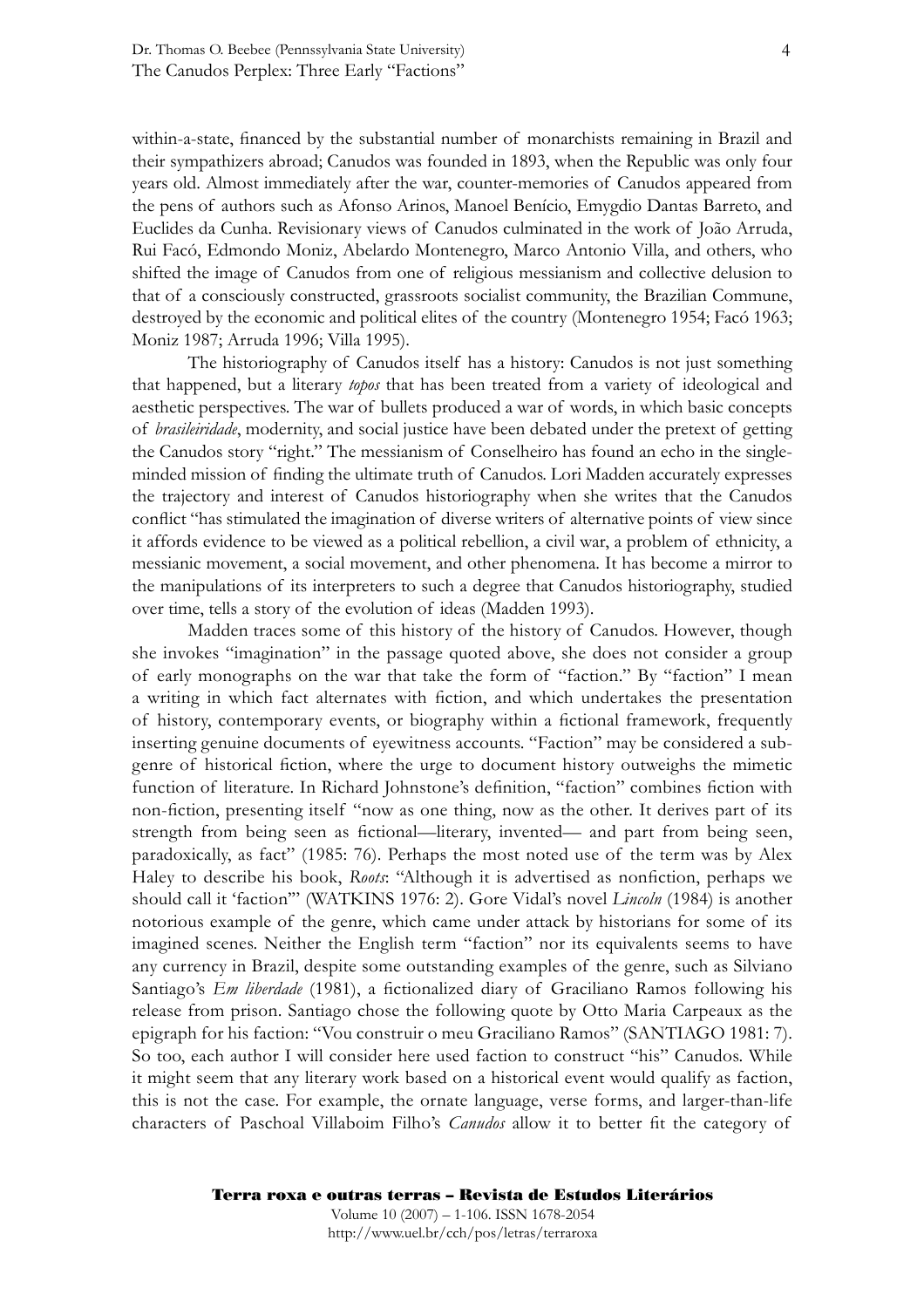epic, and this work's deliberate adherence to the epic tradition, in contradistinction to faction's novelty and improvisation, itself implies an ideological stance towards events (VILLABOIM FILHO 1984).

 Two of the early factions analyzed in this article predate Da Cunha's *Os Sertões* of 1902: Afonso Arinos's *Os Jagunços* (1898); and Manoel Benício's *Rei dos Jagunços* (1899). The third, *Accidentes* [sic] *da guerra* (1905), by Egmydio Dantas Barreto, post-dates Da Cunha's masterpiece, but is based on the same author's *Última expedição a Canudo*, a personal memoir published in 1898. Indeed, one could almost say that these factions are the earliest monographs to attempt a holistic explanation for the Canudos phenomenon, since both Dantas Barreto's *Última expedição a Canudos* and Henrique de Macedo Soares's *Guerra de Canudos* (1902) are primarily eye-witness accounts of the war, with few words devoted to prewar events, and largely superficial interpretations of the war's causes and issues. While Da Cunha's masterpiece is known to every student of Brazilian literature — and has also been considered by some some as a "faction"— those of Arinos, Benício, and Dantas Barreto are known almost exclusively to Canudos specialists, and when known are more mentioned than read (although Benício's narrative provided much of the basis for the 1997 film, Rezende's *Guerra de Canudos*). The works of Benício and Arinos have only recently been reprinted, while Dantas Barreto remains a rare book. After comparing the plot, style, and ideological orientation of these three works, I will consider a question related to their formal aspect: why did all three authors mix genres to produce "factions," rather than write "objective" histories of the Canudos conflict? In order to compare these works, however, it will be necessary to begin with a recounting of the bare facts of the Canudos conflict.

#### **The Elements of Plot**

Antônio Vicente Mendes Maciel, who founded Canudos, was born in 1830 and became famous in the backlands of Bahia, Sergipe, and Ceará as a *beato*, or itinerant lay priest. From 1874 onwards he incentivated and supervised the (re)construction of churches and other public works projects throughout the region. As a sign of the importance given to Maciel's words and deeds, he received from his followers, the common people of the region, the apellation of Conselheiro (Counselor), and is thus generally referred to as Antônio Conselheiro. His large following and efforts to help local landowners and priests made him a man to be reckoned with in the region, and an object of official concern. He was arrested in 1876 on an unfounded charge of murdering his spouse, and eventually released. The declaration of the Republic in 1889 gave the authorities grounds for moving against Antônio Conselheiro, for he could now be labeled a Monarchist and an enemy of the Republic. Police forces were sent against the Conselheiristas on at least four occasions, the last and most violent in Masseté, where deaths occurred.

 Conselheiro and his followers realized that they would have greater security from the incessant attacks and harassment if they could found a permanent community in a defensible position. In *Os jagunços*, Arinos interprets this decision as messianic. In his account, the Counselor has a vision several years before founding his City of God, called Belo Monte:

> Aquela terra não era senão a nova Canaã. Aquele povo era chamado a realizar a obra divina. E ele ia convocá-lo, ia revelar-lhe os altos destinos que Deus lhe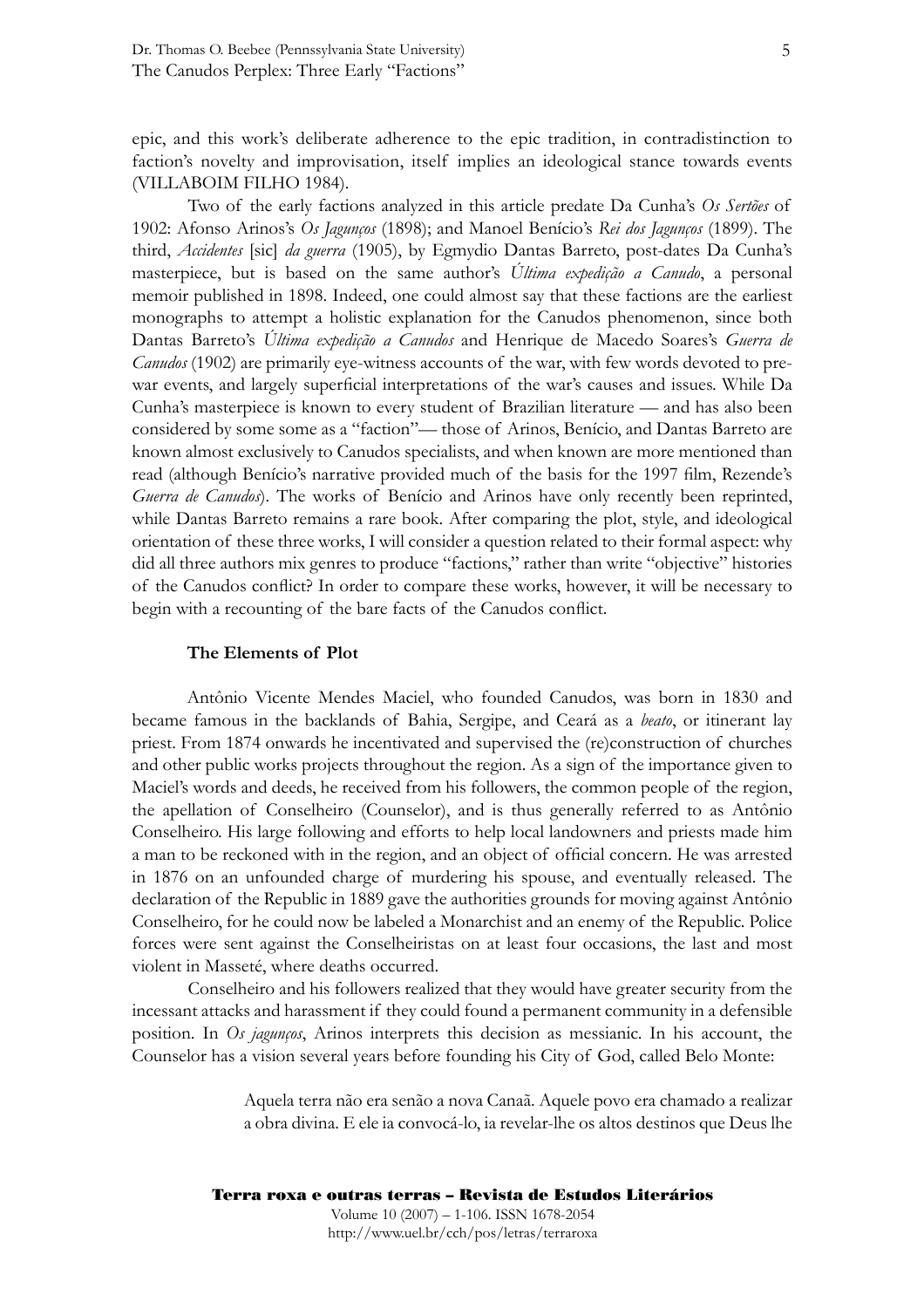reservava;ia levá-lo à construção da cidade santa. [. . . ] O rosto do missionário se tranfigurara. No cérebro iluminado pelo raio divino borbulhavam idéias grandiosas e sublimes. Diante de seus olhos cheios de fogo, passava a visão dos dias futuros. (ARINOS 1898: 50)

Arinos's representation contains an ambiguity typical of his novel. Is there really a divine ray, and is the Counselor's face really transfigured? Or is Arinos using free indirect discourse to filter the Couselor's own thoughts through the narrator's language? In any case, the passage shows the Counselor not planning Belo Monte, but passively receiving and carrying out God's plan for the New Canaan, the first Canaan being of course the land fought for by the Jews after leaving Egypt and wandering in the desert. Throughout Arinos's text, the Hebrews will furnish a perfect analogy for the sufferings and neglect of the *sertanejos*; the history of the former tells the Counselor that the latter, too, are a "chosen race" destined to fulfill a divine plan: "Deus lhe dissera que ele, o humilde, o desconheicdo, o miserável, ele, o sertanejo sem conhecimentos seria incumbido da grande missão de revindicar o direito de todos os homens do sertão;seria ele o braço vingador da afronta sofrida pelo Imperador" (1898: 171). There is no evidence in any of the writing left behind by Maciel that he thought in this way. His opposition to the Republic was based upon the simple objection to God's law being replaced by human law. Arinos's fiction begins a long line of interpretations of the *Conselheiro* as a religious fanatic, obsessed by a monomaniacal vision. Modern historical interpretations have corrected this view. Edmondo Moniz, perhaps erring in the opposite direction, goes so far as to claims that Conselheiro took his idea for the city from Thomas More's *Utopia* (1987: 100). Marco Antônio Villa, Robert Levine, and others have argued that the decision to found Belo Monte on the site called Canudos was part of a non-divine, far less grandiose, and somewhat more pragmatic plan, based on the Counselor's advancing age and the need for a permanent defensive position against attack. Arinos chooses to jump from the middle of the Counselor's career (1877) to the eve of the government attacks on Belo Monte in 1897, alleviating himself of the need and the chance to portray the move to Canudos as a response to escalating violence.

The erection of a permanent settlement intensified rather than diminished conflicts with the authorities, since Belo Monte as a town acquired its own police force, paid no taxes, accepted no Republican money, and conducted no civil marriages. Prostitution and alcohol, endemic to the ordinary life of the *sertanejo*, were forbidden in Canudos. Most irritating of all, Belo Monte was a free city, whereas every other town of the interior was ruled directly or indirectly by the large landowners, called *coronéis* (colonels). The necessary detonation device did not take long to appear. The *Conselheiristas* had bought wood in Juazeiro, and when delivery was delayed, the Counselor sent word that he would send his men to get it. The deputy, interpreting this formulation as a threat, then sent telegrams to the governor of Bahia predicting that the city would soon be invaded and asking for troops. The governor, in order not to acquire the reputation of being a crypto-monarchist, acceded to the demand, sending a command of 116 men of the Bahian police to protect Juazeiro in November, 1896. When the predicted attack did not materialize, the force proceeded to the town of Uauá, where a force of Conselheiristas attacked them in the early morning. Oddly, Arinos places the battle outside the town of Uauá. The soldiers have left the town and are heading for Canudos when they see the *jagunços* and fire on them. In relocating the battle and the movements

#### Terra roxa e outras terras – Revista de Estudos Literários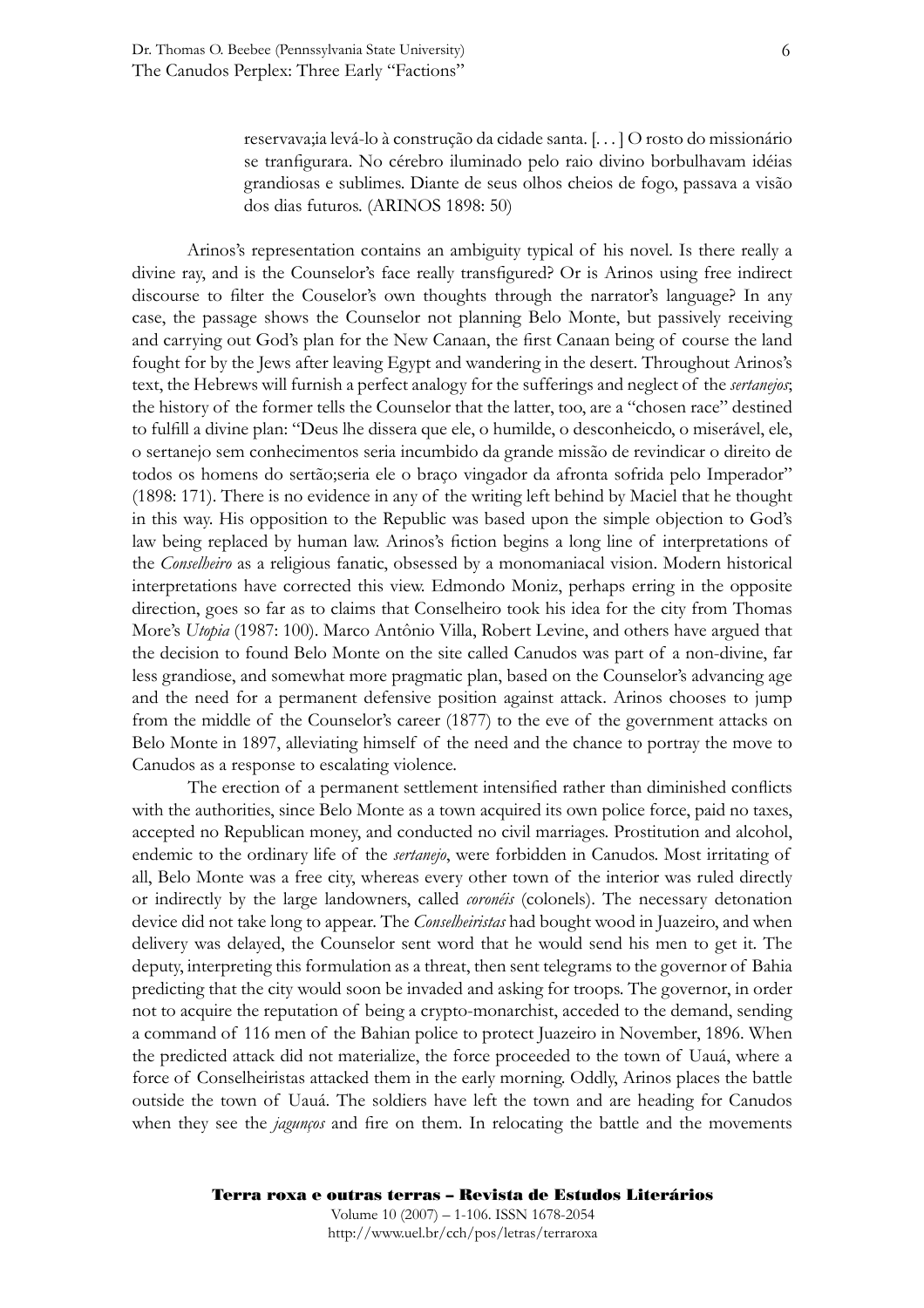of the combatants, Arinos has removed any doubt that the army initiated the conflict, by having them move towards the *jagunços*, rather than vice versa, as in most accounts. The battle left 8 soldiers dead, along with about 150 *jagunços*, who fought with scythes, clubs and blunderbusses. Despite their superior results, the soldiers retreated to Juazeiro. The battle hardened positions on both sides of the conflict. The backlanders had won their first real victory ever against constituted power. Converts streamed into Canudos.

 A second expedition of 600 soldiers, and a third of 1200 were defeated in January and March of 1897, respectively. The death of the commander of the third expedition, Colonel Moreira César, made Canudos a national concern, a threat to the entire Republic. The city's extraordinary armament, the only apparent explanation for its amazing resistance, were rumored to come from foreign powers. Monarchist newspapers were destroyed, monarchist sympathizers lynched by angry mobs as far away as Rio de Janeiro and São Paulo. Dantas Barreto, a soldier and solid Republican, laid this interpretation to rest in *Última expedição*: "A co-participação dos monarchistas, portanto, nos acontecimentos de Canudos, foi toda platonica" (14). The fourth expedition, which eventually involved half of the Brazilian army, could not fail. Five times as large as any of the previous expeditions, it besieged Canudos from late June to October 5, 1897, when the last defender was killed and the city razed.

#### **Afonso Arinos,** *Os jagunços*

Afonso Arinos (1868-1916) was the only one of the three authors considered here who did not travel to Canudos during the war. Arinos had pronounced monarchist sentiments and a profound interest in the culture and geography of the *sertão*. He published his faction, *Os Jagunços*, in 1898 under the pseudonym of Olivio de Barros in order to avoid the possible repercussions which had led to lynching and exile for some monarchists during the Canudos conflict. This disinheritance of his own work by a future member of the Brazilian Academy of Letters began the process of its forgetting. Thus, Tristão de Athaide, an important early interpreter of Arinos's contributions to regionalist fiction, could dismiss the novel on formal grounds as "longe demais, sem unidade de fatura ou de narrativa e freqüentemente dessaborido, relevando quase sempre a composição apressada para folhetim" (1922: 8). One sees in this assessment a misapplication of the standards of the European "art novel" (of which there were few examples in Brazilian literature at the time) to a "faction" that attempts to intervene in a political debate. Arinos's collection of short stories, *Pelo sertão*, published in the same year as *Os jagunços*, fit better into Athaide's definition of art, and has since become a minor classic of Brazilian regionalist literature.

 Although Arinos's knowledge of the *sertão* of Minas Gerais was extensive, he had never seen the area surrounding Canudos in Bahia, and hence had to rely on newspaper and other accounts of the war for his descriptions. Arinos follows a readily comprehensible mimetic strategy by inventing a fictitious *jagunço*, Luís Pachola, whom the narrative follows as he becomes a convert to the Counselor's campaign, settles in Canudos, and fights the war to its end. This strategy allows Arinos to make full use of his knowledge of *sertanejo* culture and psychology despite his lack of direct knowledge of the area. It also allows him to recount his story "de dentro para fora, ao contrário de Euclides," as Herman Lima puts it (1968: 91). Lima's statement contradicts his own later assertions that Arinos never recast his hastily written novel because it owed so many of its descriptions to Euclides Da Cunha's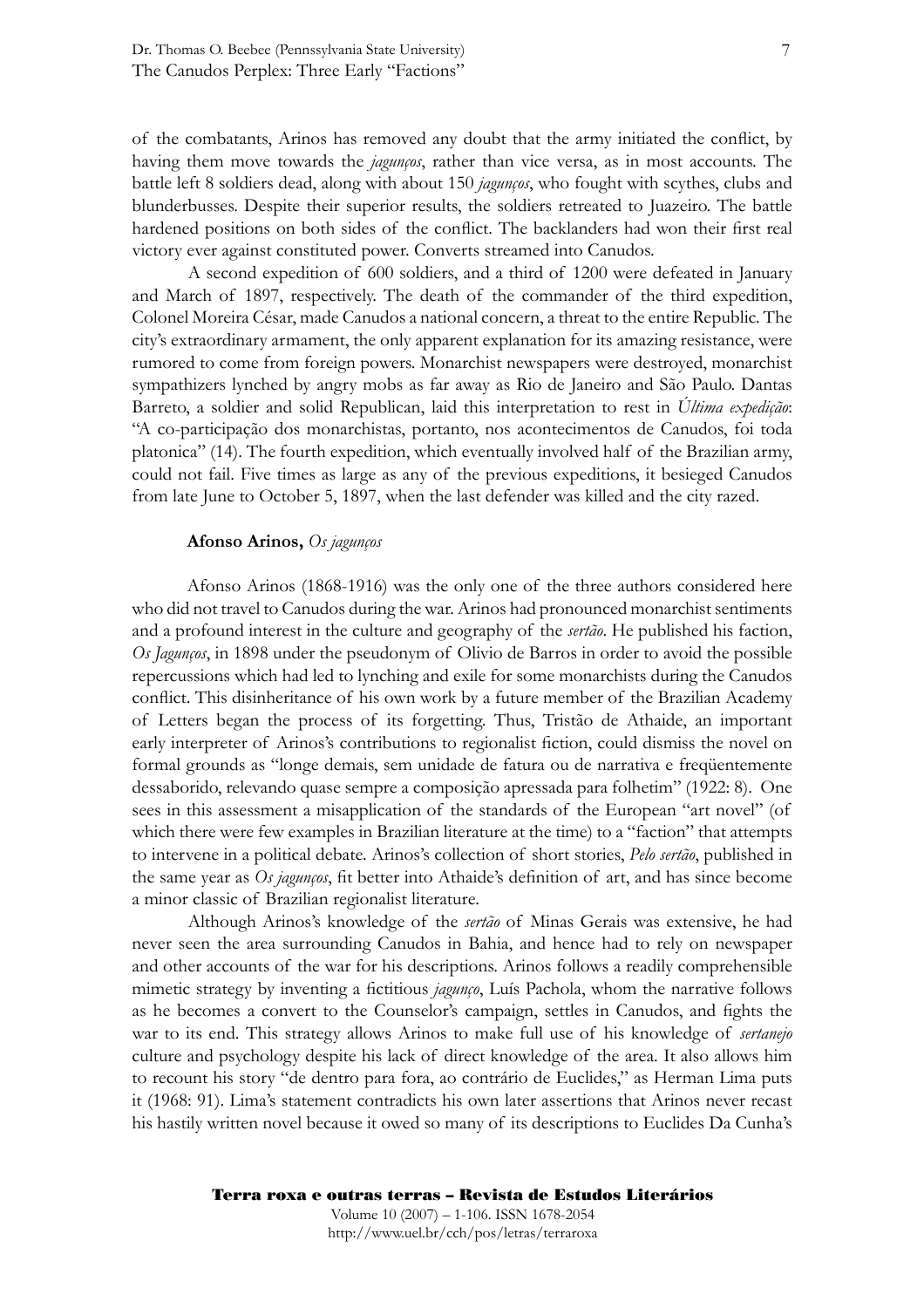dispatches to *O Estado de São Paulo*. Lima cites three instances of such resemblance; yet the very opposition he draws between the points of view from which *Os jagunços* and *Os Sertões* are narrated outweigh the importance of any such borrowings. Walnice Galvão reversed Lima's judgment, claiming that Arinos gave Euclides a number of episodes which he could present as though the latter had been an eyewitness to them (1976: 56). Finally, Leopoldo Bernucci has thoroughly documented mutual borrowings between Arinos and Euclides, along with conceivable resemblance owing to shared reliance on other sources, without however assessing the very different overall results achieved by the two authors (1995: 65-84).<sup>o</sup> Lima's pithy statement captures that difference: Arinos's story of the war is told almost entirely from the perspective of the *jagunços*, while for Da Cunha the *jagunço* is an object of study to be viewed from the outside.

Less intuitive than the creation of a fictional character to support the narrative is Arinos's setting for the opening of the novel in 1877, 16 years before the founding of Canudos, and in Periperi, located in a region Arinos was familiar with, but which was not one of the Counselor's more usual haunts. At one of the large ranches in the region, Pachola attends a festival (Festa do Divino) where the Counselor is also present. Another cowboy, jealous of the young girl Conceição's attentions to Pachola, attempts to kill his rival, but shoots the girl instead. Her death marks Pachola for the rest of his life with sadness and a sense of mission: "A figura ensangüentada de Conceição perseguia-o sempre, não como espectro de vingança, nem de remorso, mas como a doce e meiga vítima, que por ele deliberadamente se sacrificara" (113). When he encounters the body of his rival hanging from a tree, an apparent suicide, Pachola decides that "A sua vida, pois devia tomar direção diferente, ou, por outra, ele deveria começar nova vida a partir da morte de Conceição" (114). Resting after the battle of Uauá that initiated the Canudos war, Pachola receives the vision of Conceição again: "os olhos da rapariga, que pareciam ter o brilho azul-escuro e bronzeado das plumas dos pombos selvagens, pairavam um instante sobre Luís, cheios de não compreendidas interrogações" (158). These two sacrificial deaths, one recalling Christ, the other Judas, symbolize the sacrificial victims that Canudos represented for Arinos. In an "Epílogo da Guerra" published in his newspaper, *O Comércio de São Paulo*, Arinos had made this comparison explicit: "[Os Canudenses] receberam o esplêndido e misterioso batismo de sangue e, cintos dessa púrpura, abriram as portas da nacionalidade brasileira para seus irmãos sertanejos" (1969: 646). Arinos's phrasing synthesizes the Christian motif of baptism with Classical ones of mourning purple and of dying for one's country. In Arinos's cadences, as in the seemingly digressive events of *Os jagunços*, Canudos ceases to be a historical accident or a politically motivated revolt, and instead assumes the dimensions of a "rito sacrificial," which, in the words of Leopoldo Bernucci, contains "a dimensão redentora cristã que faz da morte de alguns a salvação de muitos" (1995: 70). In effect, with Pachola's story Arinos has substituted a matrix of Christian love and sacrifice for the violent archetype of Apocalypse with which Canudos had been marked by the press. Arinos presents Pachola's transformation through tragic experience not as a form of fanaticism, but as an expression of a religious faith with pragmatic aspects. Pachola is meant to represent the typical man of the *sertão*, particularly in his religious faith, which lacks a sophisticated theology, but has an extensive inventory of prayers, images, and fetishes: "o canto dos passarinhos, o bramido das tempestades, as secas e as chuvas, as pestes, os estragos dos raios — tudo era feito pela vontade de Deus. [...] As orações que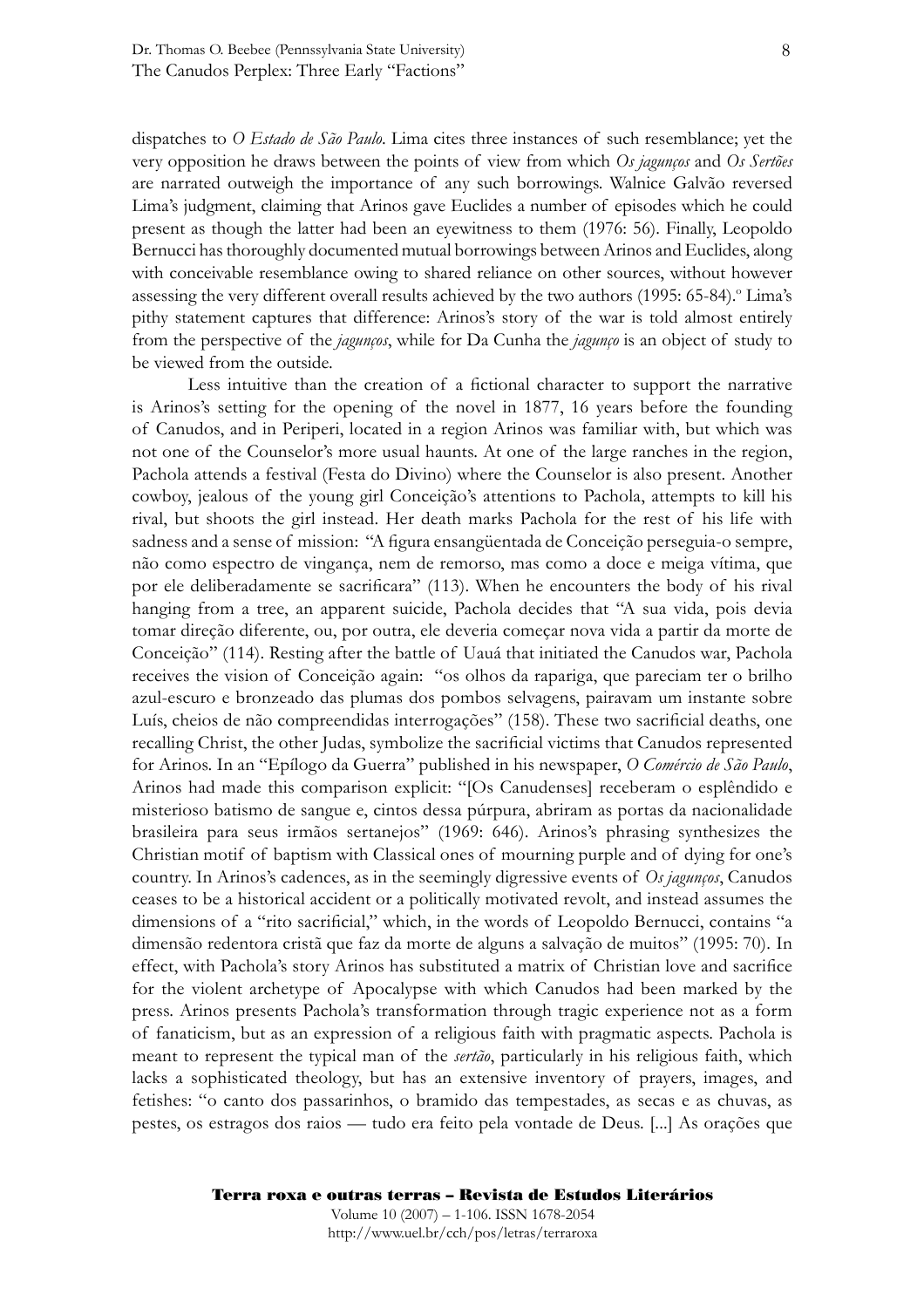ele sabia eram para ele meios tão certos de livrar-se dos males, ou do perigo, como era seu poncho para abrigá-lo das chuvas" (98).

 Arinos interweaves the Counselor's story with Pachola's. The Counselor is present at the festival, but leaves before the killing. He predicts that a cattle-owner's herd will drown, and the event takes place. This incident seems to be Arinos's explanation for the hatred of the Counselor conceived by the large landowners of the region. Above all, the Counselor's vision of his mission develops in parallel with Pachola's. His visions of a new city echo Luís's of the dead girl. From the porch of the rancher's house, his eyes take in the vastness of the *sertão*, which transforms itself in his vision into the new Canaan, as we have seen in the passage cited above.

 Pachola follows Conselheiro to Canudos and becomes one of its leaders and most skilled fighters. The battle scenes are frequently narrated from his perspective. Arinos portrays Canudos neither as an aglomeration of fanatics nor as a solidarian, utopian community, but more as a Spartan dictatorship, combining unity of purpose with repressive mechanisms. For example, Arinos depicts the flogging of women who were thought not to mourn sufficiently for their husbands killed in battle. João Abade, the second most important figure in Canudos after the Counselor, emerges as a villain in this text (as also in Benício's), an intriguer who becomes Pachola's enemy. He plants in the Counselor's ear a rumor that Pachola had pocketed some money from the community when doing business with the outside world. Pachola also loses his second girlfriend, who is hounded out of Canudos due to the machinations of personal rivalry with another woman who also has the Counselor's ear. Arinos's Canudos is schizophrenic, dominated in equal parts by: 1) profound religious idealism; 2) pragmatic defense of a viable way of life; and 3) the mechanisms of petty personal rivalry seen in the above examples. As an example of the first instance, Carlota, the wife of one of the secondary characters, Pedro Espia, at one point expresses her horror at the bloodshed and her presentiment that "nem nós, nem nossos filhos escapamos desta guerra," to which her husband responds "E que tem isso?Antes assim. Ao menos nós já levamos os nossos pecados purgados e não teremos de sofrer muito o fogo do purgatório" (267). This passage shows the essentially eschatalogical vision of the inhabitants, and the reason for their tenacious defense. On the other hand, a hundred pages earlier the narrator had expressed a far more pragmatic response on the part of the inhabitants, representing the second thought pattern:

> quanto ao Governo, este estava muito longe para se lembrar deles. Dele, pois, nunca tiveram motivo de gratidão. Mas agora, esse poder se aproximava para destruir os templos que eles ergueram no meio do deserto. [...] Os jagunços não podiam compreender os motivos por que era guerreado o Conselheiro. Vivendo no meio deles dezenas de anos, o enviado de Deus nunca praticara o mal. [...] Assim, pois, no espírito daqueles homens rudes, a guerra contra o Conselheiro só podia provir da impiedade e da heresia contra a religião e a fé. (176)

In passages such as these, Arinos acquaints his readers with the Canudos war from the point of view of its victims. The narration never shifts to the halls of power, for example to the governor's palace in Salvador, or to the urban centers of Brazil. It remains always with the *jagunços*, giving their perspective on the conflict and their reasons for fighting.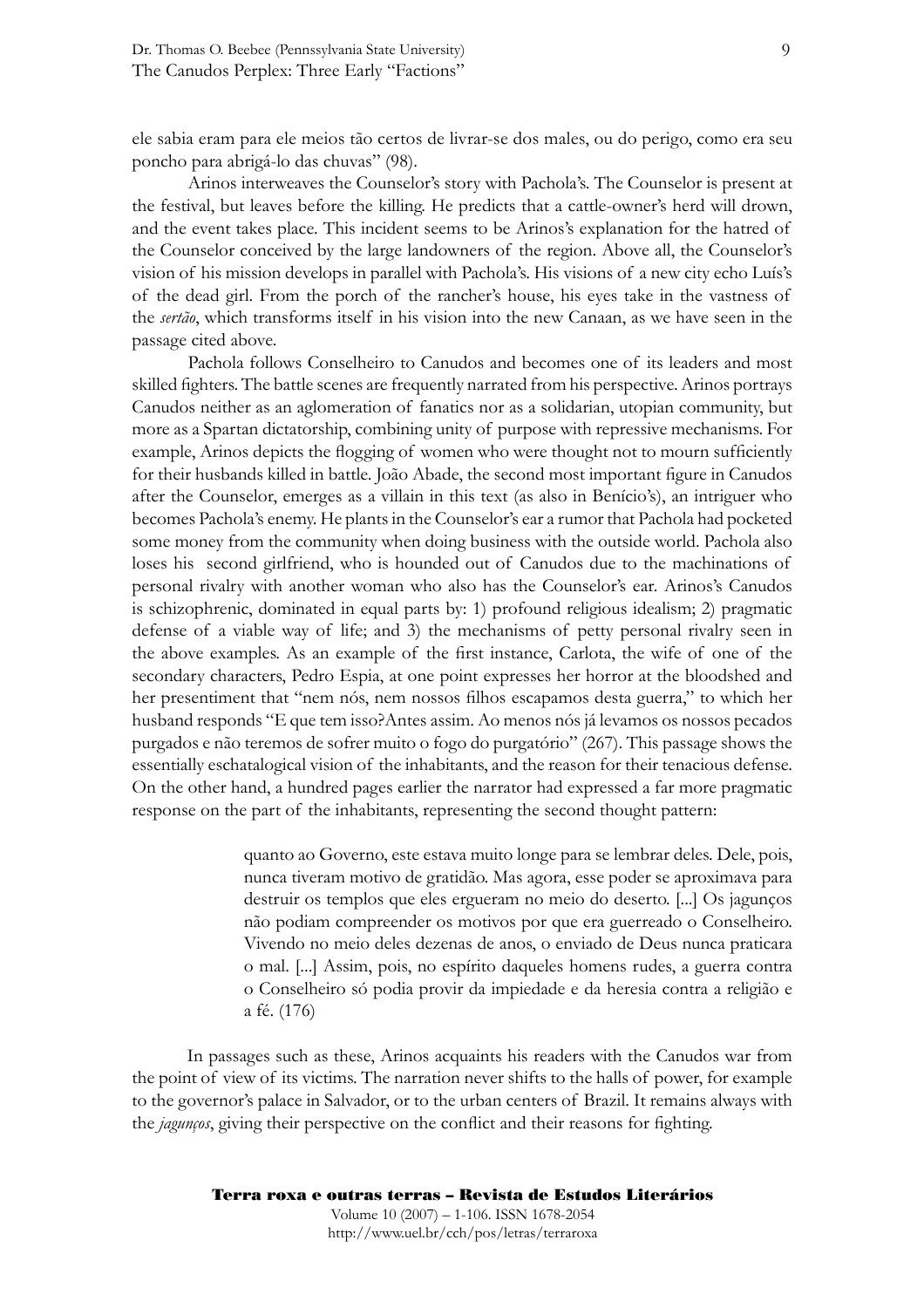As the war ends, Arinos allows Pachola and a few others to escape through underground tunnels to the river, and the novel's last sentence, in a continuation of the governing Old Testament intertext, equates this escape to the flight from Egypt and subsequent wandering of the Israelites: "E a tribo marchou para o deserto" (319). This sentence implies that the culture of the long-suffering *jagunços* will be sublimated in the future of Brazil, just as the culture of the Hebrews was taken up into Christianity.

#### **Manoel Benício,** *O rei dos jagunços*

Manoel Benício, an army colonel, accompanied the fourth expedition as a reporter for the *Jornal do Comércio* and was nearly executed for his severe criticisms of the army's actions. In one of the few studies devoted to the literary structure and technique of *O rei dos jagunços*, Silvia Azevedo considers Benício's faction as a response to Arinos: "essa 'resposta,' quase certamente, seria motivada pelo fato de Manoel Benício, mais do que Afonso Arinos, sentir-se autorizado a dar a conhecer a sua versão da guerra, já que fizera a sua cobertura como correspondente do *Jornal do Comércio*" (1993: 37). Part of Benício's response lies in his approach to the literary structure of his narrative. Whereas Arinos's recounting adhered to novelistic structure, Benício's faction will move between several genres: "ao contrário de Arinos, Benício não tem por propósito escrever uma 'novela sertaneja', e sim uma crônica de costumes, ou seja, um relato em que os fatos históricos têm precedência sobre a construção literária" (AZEVEDO 1993: 32). Benício's strategy resembles Arinos's in their mutual desire for grounding the Counselor's story in the culture and belief systems of the *sertão*. Like Arinos, Benício also explains the psychology of Canudos by means of a preparatory story of vengeance and bloodshed. However, rather than focus on the individual psychology of an idealized *jagunço*, Benício inserts the story of Canudos into the history of social relationships in the *sertão*. Nor does he, despite the title *O Rei dos jagunços*, attempt to draw a portrait of the Counselor. Unlike Arinos, who pays little attention to the Legalists except as targets for the *jagunços* to shoot at, Benício makes a statement that can be considered the beginning of the "two Brazils" theory that Da Cunha will develop in *Os Sertões*. Canudos resulted from the people at the centers of power — Salvador, Rio de Janeiro, and São Paulo — holding ideas completely separated from those of the people in the interior: "A commoção de Canudos [...] foi um symptoma desta molestia social que grassa no centro do Brasil, porque a testada já está conquistada por outras gentes e outras ideias" (200). In constructing his faction, Benício takes the path of polyphony and dialogism, mixing genres and using digression and amplification as rhetorical tools. Historical records are interlaced with the fictions recounted below. For example, Febrônio de Brito's published account of the second expedition he commanded against Canudos is simply inserted whole into the narrative, as is an exchange between ecclesiastical and civil authorities concerning the danger represented by Conselheiro, and other documents.

*O Rei dos jagunços* commences with a detailed recounting of the family feud between the Araújo and the Maciél families, which began generations before Antônio Maciel's birth. Benício obtained most of this material from the lawyer, João Brigido, a resident of Ceará and friend of the Maciel family. Antônio's grandfather had participated in this vendetta, in which all male family members eventually became soldiers, while his father had relocated his family in order to escape from it. Benício reports an interview between Antônio and João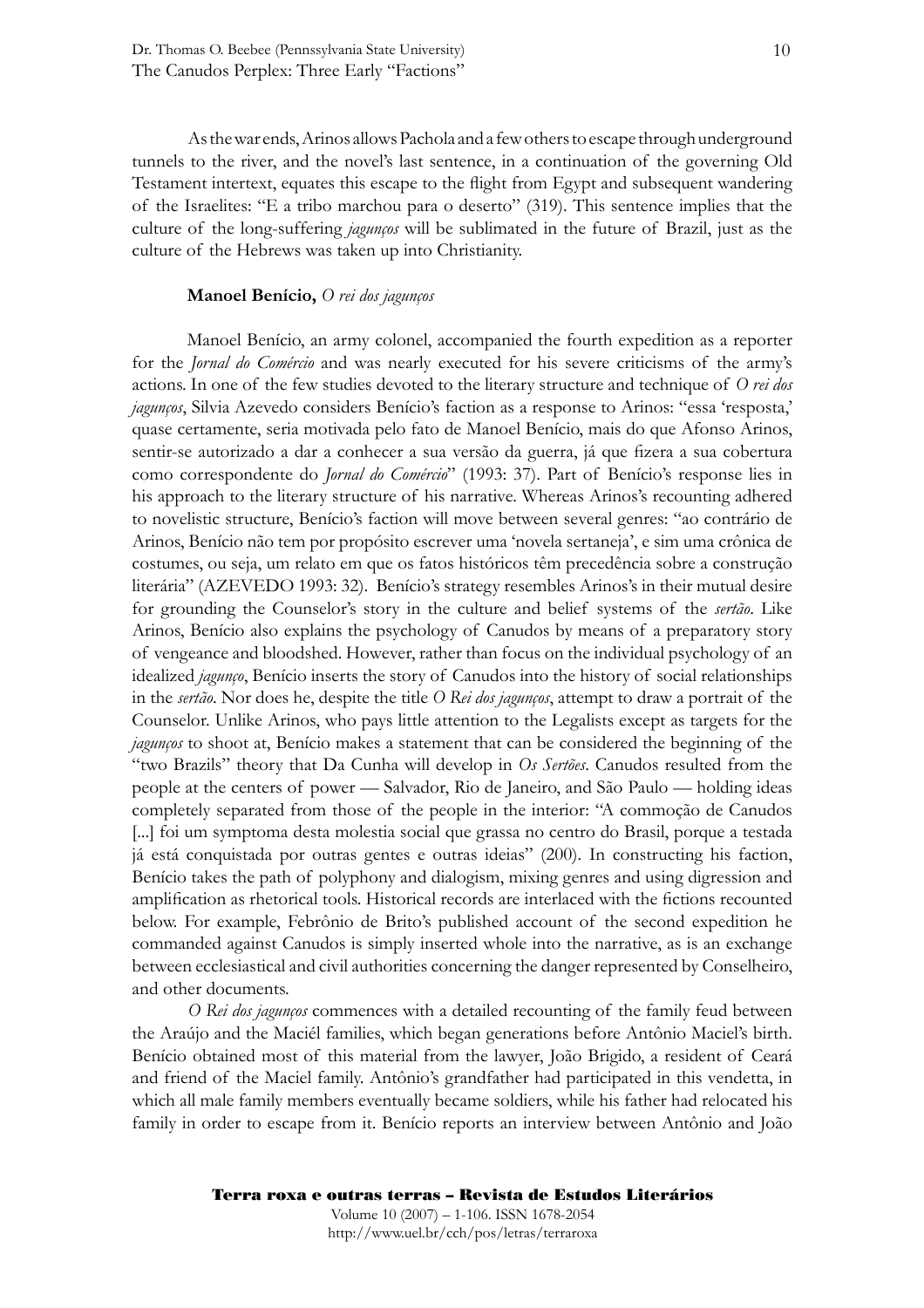Brigido, on the eve of the former's departure into the wilderness and sainthood. Antônio speaks of his intention to live "'nos sertões de Canindé. Depois seguirei para onde me chamam os malaventurados.' Despidia-se e nunca mais voltou à terra de seus pais e de seus filhos onde toda a sua familia soffrera tantos desgostos e tanta sorte de injustiça humana e desgraças fataes" (1997: 31). This digression, comprising the volume's first sixty pages, explains Antônio's psychology less in terms of psychosis and more in terms of sublimation, in which Christian passivity substitutes violent revenge, but in which such passivity, when practiced on the grand scale of a Canudos, returns to its violent origins and vendetta mentality. The extreme and apparently digressive detail with which the vendetta is narrated is analogous to the story of Pachola, but explains the Counselor's passivity and quietude during the Canudos war. Benício's method for telling his story implies a theory often used to explain the psyche of Antônio Conselheiro: "na sua luta em Canudos, buscava inconscientemente resgatar a honra da família ultrajada no passado" (PINTO 1995: 33). Such feuding presents an unflattering portrait of the *sertanejo* in general, as confirmed by Benício: "O sertanejo só admira e quer bem ao que é forte, porque o assusta" (5). Arinos, in contrast, while opening his narrative with a similar incident, counteracts it with Pachola's subsequent piousness.

Benício has indicated the right parallels for the Canudos conflict, but has perhaps misplaced them in emphasizing their psychological rather than social effect. The *coronelismo* and clan politics that gave rise to bloody vendettas such as that which decimated the Maciéis were logical results of the isolation of the *sertão* from the stabilizing structures of church and state, which remained confined to the litoral region (the capital of every Brazilian Northeastern state is located on the coast). However, vendettas clearly undermine *coronelismo*'s attempts at regulating society, and introduce a further destabilizing factor into the backlands. The messianism of a Conselheiro or a Padre Cícero, as Maria Isaura Pereira de Queiroz points out, is the entirely normal solution of a traditional society for resolving such crises of organization, be they caused by the vendetta or, as in the case of Canudos, by economic blight and the change in larger political structures exemplified fall of the Monarchy. The messianic leader either substitutes the figure of the landowner, as in the case of Antônio Conselheiro, or allies himself with one of them to eliminate rivals and re-establish order (QUEIROZ 1972: 5/12).

 Benício's next digression concerns one such *coronel*, the owner of a ranch where the Counselor stops to preach in 1888. The rancher, João Tomé, hopes that the preacher will exhort his followers to construct a reservoir, which will benefit his ranching activities. With this Benício provides an example of the complex relations that emerged between the Counselor and the backlands power structures, which historian Ralph Della Cava has summarized thus:

> the capacity of Conselheiro [...] to attract "pilgrims" to the labor-shy regions of Bahia and Ceará (where they remained as workers) was tantamount to political power. [...] Conselheiro was an asset to both curates and *coronéis* of the Bahian backlands. There is strong evidence that in addition to rendering services to the church he often assisted the local colonels. They appreciated the dams and roads that the *beato* constructed for them, and above all, the free labor provided by workers whom the Counselor kept well disciplined. (1968: 411)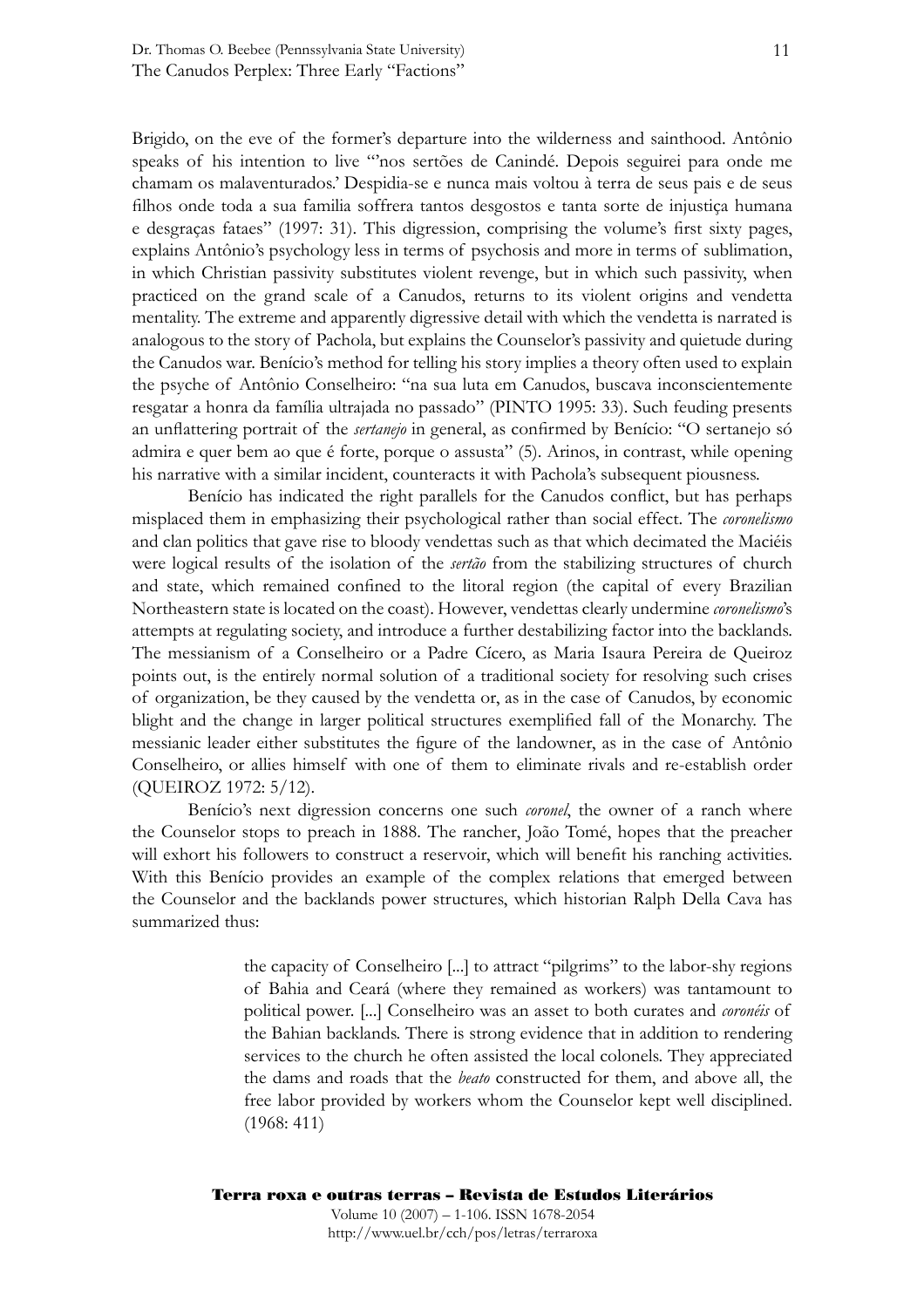The contrast between Benício's introduction of the Counselor at what amounts to a public works project, vs. Arinos's at a religious festival, is indicative of the difference in their treatment of the Canudos material. As we might expect on this account, Old Testament parallels never appear in *O rei dos jagunços*.

The Counselor's economic benefit to the region supplements his amelioration of social ills. During the sermon he preaches to the local residents, a mysterious fire appears on the nearby mountain, which is interpreted as a miracle of the Counselor and as the troubled spirit (*alma penosa*) of a woman who lived in sin. The Counselor then castigates a married man who is living with an ex-slave as his concubine, and asks a man who is living in incest with his daughter, "Pai maldito, serás tu da raça das jararacas?"(A "jararaca" is a pit viper. ) Directly addressed by the seemingly omniscient Counselor, the incestuous father goes insane on the spot, and eventually reappears in the train of the Counselor with the moniker of "Jararaca;" it is necessary to note that Honório and Antônio Vilanova are important historical personages in the founding of Canudos, but there is no independent record of an Horácio, and Benício seems to have erred in his recording of the name. The concubine is later assassinated by being hit over the head with a block of wood. Along with the Counselor's ability to know the hidden sins of community members, these "miracles" increase the audience's belief in his divine powers. In reality, Horácio [sic] Vilanova had supplied the Counselor with this information that he obtained by exchanging gossip with the local inhabitants. The Counselor's right-hand man, Vilanova, is depicted in terms that expose the supposedly miraculous powers of the Counselor as cheap circus tricks: "Elle era para o Conselheiro o que um medium é para o magnetisador ou o que os compadres são para os mágicos ambulantes" (47). Just as the initial section was summarized by an *aperçu* that the *sertanejo* only respects strength, this section leads to the conclusion that ignorance causes people to hold wrong ideas more defensively than educated people hold right ones: "ninguem é tão sensivel em suas crenças como o ignorante. Querer destruil-as antes de explicar porque, ou doutrinal-o em crenças novas, é violencia" (84). This phrase anticipates the tragedy of the Canudos war, in which thousands of people were killed in order to correct the rebels' mistaken allegiance to the monarchy. It does so without any of the sympathy for the *sertanejo* mentality seen in Arinos. Benício details the Counselor's opposition to taxes as a conceptual misunderstanding of the Republic. He continues to emphasize the backwardness, ignorance, and barbarity of his subjects, while at the same time preparing a critique of the government actions against them.

 The novelistic focus of the next long section is on the amorous involvements of Thomé's three daughters, and especially on those of the youngest, Benta, who ends up among the Counselor's followers. Benício depicts the three daughters as noble savages, raised by a careless father far from civilizing influences and without a thought of marriage. The arrival of the Counselor's following at the farm wreaks rapid changes in the girls' dispositions: by the end of the chapter all three have eloped with their lovers. Benta is depicted not as a religious fanatic, but as someone who joins the pilgrims because she has no future and no fixed place in the social order. She is besieged by the unwanted attentions of Candinho, a former slave and her "irmão de leite." Benta detests Candinho, but when she takes the step of running away, following the trail of her sisters who have both eloped, the ex-slave abducts her. They take to wandering the countryside and sleeping in abandoned houses, following the Counselor's trail. One night they are surprised by a *capitão de mato*, or bounty hunter. When Candinho protests, the man responds, "'O que é isto, seu negro. [...] Então o treize de Maio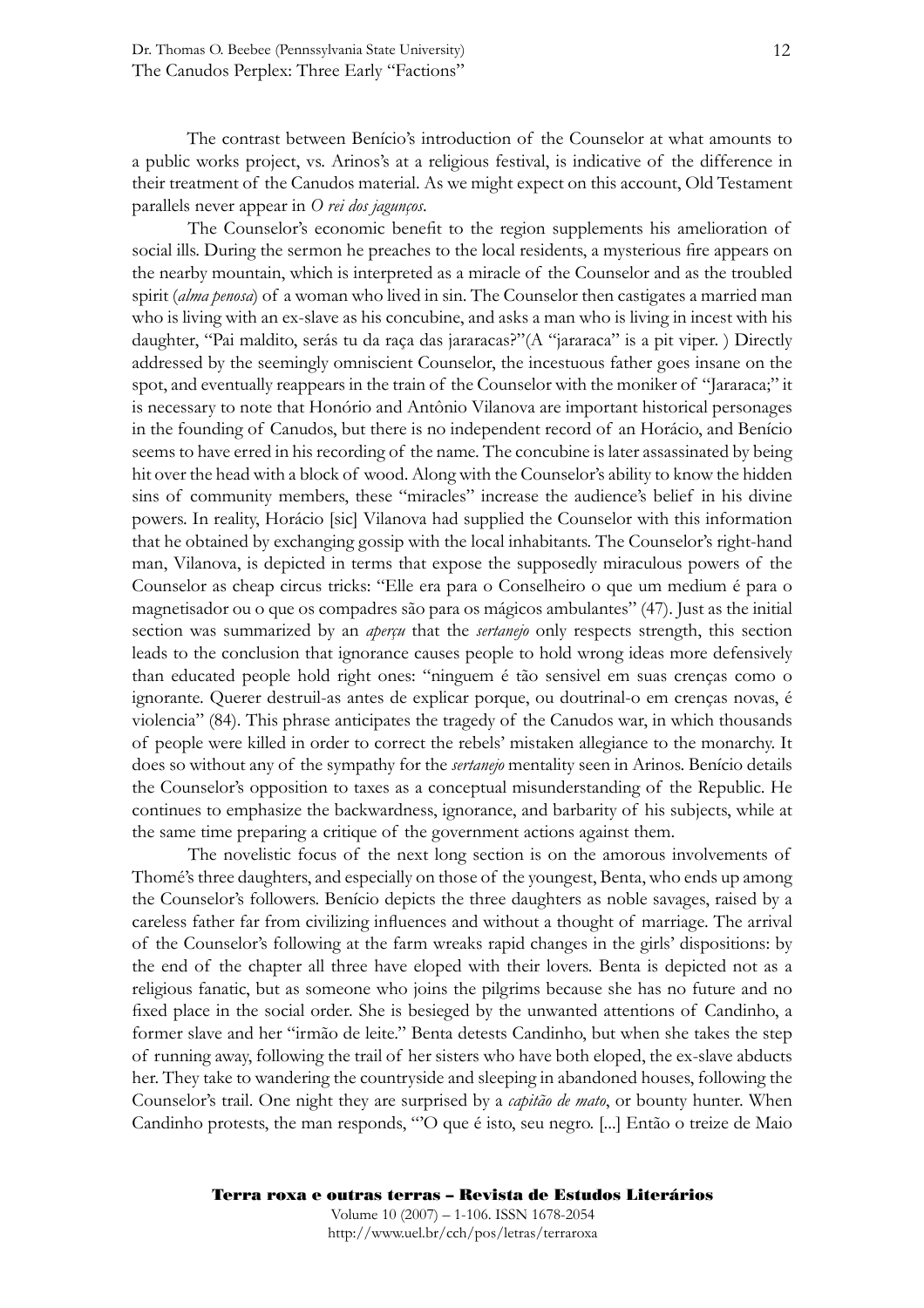já o tornou tão soberbo assim! [...] fica sabendo que tenho feito mais uso disso e disto (e apontou as pistolas e o relho) depois da abolição do que antes" (80). The bounty hunter, who is described as a "caboclo," or mixture of Indian and African, later kills Candinho, marries Benta for her inheritance, and returns her to her father's farm.

 The incident seems only marginally related to the Counselor and to the question of Canudos. However, the numerous freedmen among the Counselor's following became a subject of discussion in the period, and the emancipation of 1888 created a whole new class of individuals without employment or place in society, which increased the need for a free city like Canudos. Benício's faction shows this quite clearly: ex-slave and unmarried woman, together, have no place in society. Benta's journey eventually returns her to the ranch from which she had started. Her aversion to Candinho's advances, as well as the racist statements of the bounty hunter, reflect the landed classes' distrust of freedman as wage laborers, which led to efforts at importing workers from the Mediterranean to take their place. Benício faults the leading classes for this: "Desventurada Bahia que teve de quedarse, perante esta brutal carnificina de seus filhos, e terá mais tarde de supprir tantas vidas de sangue nacional por outras de sangue da Calabria, que hão de custar rios de dinheiro, pelo menos . . . !" (216). "Desventurada" Bahia is thus as much to blame for the war as the Counselor's "malaventurados."

 More or less reproducing the journalistic dispatches which he had sent to the *Jornal do Comércio* during the war, Benício then relates the first through third expeditions from the viewpoint of an outsider, intercalating official materials such as the deposition of Febrônio de Brito (commander of the second expedition) and newspaper reports, before returning to the "king" of the *jagunços* by reporting imagined dialogs and gossip among the residents of Canudos. Like Arinos, Benício reveals hypocrisy, lust, and a will-to-power underlying the supposed utopia of Canudos. His focus is on João Abade, whose official title in Canudos was "Chefe do povo," the equivalent of a chief of militia in charge of the town's armed forces and defensive preparations. Benício portrays Abade as a sexual predator who abuses his absolute power to order as many women into his bed as possible; whether true or false, this characteristic of Abade seems to have been common knowledge (or rumor) at the time: Macedo Soares reports that Abade was an individual "de má nota e piores costumes, libidinoso e perverso" (39). The novel, *João Abade*, by João Felício dos Santos (1958), not only preserves this characteristic of salaciousness for its main character, but extends it to all leaders of Canudos other than the Counselor. In Benício's polyphonic imaginings of the gossip of Canudos, one of the interlocutors remarks, "Que seu Abade esta noite foi tão feliz como as noites passadas" (141). When residents begin leaving Canudos to avoid death in the final conflagration, Abade's concupiscence is further enflamed: "A causa estaria perdida, isto é, o formidavel harem que elle idealisava fazer em Canudos, depois da morte do Conselheiro, seria um deserto, um ermo, uma solidão sem mulheres, a celeste porta sem eunochos e cortezães e odaliscas!" (155). Abade attempts to make Pimpona, the last child of Antônio Felix and wife of Vilanova, his concubine, but the *curandeiro* of Canudos warns the old man to escape with his child.

 Other negative depictions include Pajeú's killing of two prisoners whose lives had been spared by the Counselor. Benício also adds the absurdly comic incident of a number of Canudos girls going to bathe in the Vaza-Barris, and having their clothes stolen by the insane Jararaca. The end of Canudos is represented in the surrender of Beatinho and the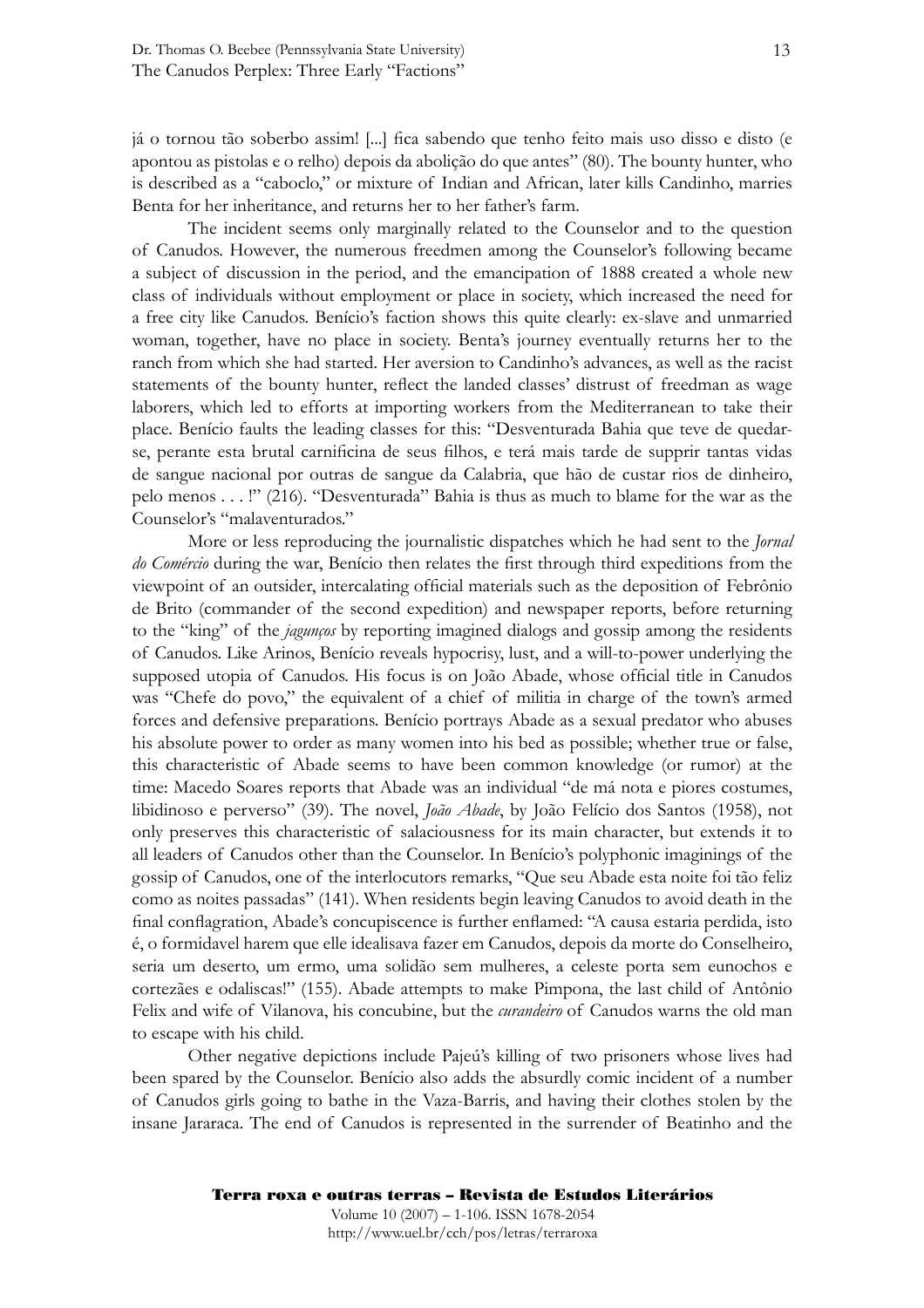immediate decapitation of his prisoners. The schoolteacher of Canudos, Macotas, crosses the firing line and delivers a scathing speech before herself being decapitated: "O que mais desejam?A nós, as mulheres? . . . Degolem a todos; degolem os filhos tambem, para que não reste um só que como eu agora, amaldiçõe mais tarde, a todos, a todos, raça damnada!" (213). After the slaughter, Vilanova digs up the treasure and disappears with it. The last scene is of Jararaca, the incestuous father, riding his burro through the desert: "appareceu como um ser quichotesco ou phantastico!" (220). This image of picaresque wandering seems to echo ironically Arinos's solemn biblical allusions. Unlike Arinos, Benício has no destination in mind for the survivors of Canudos except the chimerical ones of a Don Quixote. Paulo Martins suggests that the ending of the faction constitutes a sign of its magic realism: "Ou não seria o personagem Jararaca, com o qual o autor termina sua narrativa, um ancestral dos Buendía da solidão centenária do universo mágico de García Márquez?" (BENÍCIO 1997: xvii).

 But Benício's narrative collage reveals its seams and sources far more than does that of García Márquez. His book mixes fiction, reportage, history, and editorial opinion. His use of fiction probes the background of the conflict, but also emphasizes the backlanders' ignorance, the vices of some members of the Canudos community, such as Vilanova and Abade, and the insanity of the Counselor. Benício spends pages describing an incident where the Counselor is wounded by a grenade, and Macotas goes to heal him. He simply stares at her without speaking, which in turn makes her hysterical (207-9), reinforcing the notion of insanity that governs Benício's picture of Canudos. Despite the negative quality of his invented incident, Benício concludes that the Counselor, as a bad Catholic, was also a true martyr who died, like Jesus, for his faith. His followers, moreover, were defending their faith, their possessions, and their honor. As we have seen the government of Bahia comes off no better in his account. Whereas Arinos attempted to understand the *jagunço* from the inside, as it were, Benício seems to satirize him, while also exposing the massacres and other vices of the army and government to a much greater extent than had Arinos, who perhaps feared repercussions from such a stance.

#### **Dantas Barreto's** *Accidentes da guerra*

Like Benício, Emygdio Dantas Barreto took part in the fourth expedition against Canudos, as a lieutenant-colonel of the Third Brigade. His memoir, *Última expedição a Canudos*, is unrelenting in its vituperation of the "fanáticos" and "elementos subversivos" of Canudos, who needed to disappear "em nome da ordem, da civilisação e da moralidade do Brazil" (1898: 233). It shows unwavering support of army strategy and fulsome praise of the bravery and patriotism of the common soldier. At one point, Dantas Barreto contradicts Benício's reports of army retreats as false, "como se a última expedição pudesse commetter uma fraquesa sem comprometter a reputação do exército nacional, de cujo valor já duvidavam os seus eternos adversários" (107). The author does at times show admiration for the *jagunços*' courage, as well as sympathy for their plight. Canudos was literally infernal: "Todas as torturas do Inferno de Dante estavam ali resumidas!" (225).

 Dantas Barreto carries this essential antipathy towards the *jagunços* over into his faction, *Accidentes da guerra*, which the author himself terms "um episodio romantisado" (1905: 7). He means by this that he uses a love story between a soldier and a *jagunça* as a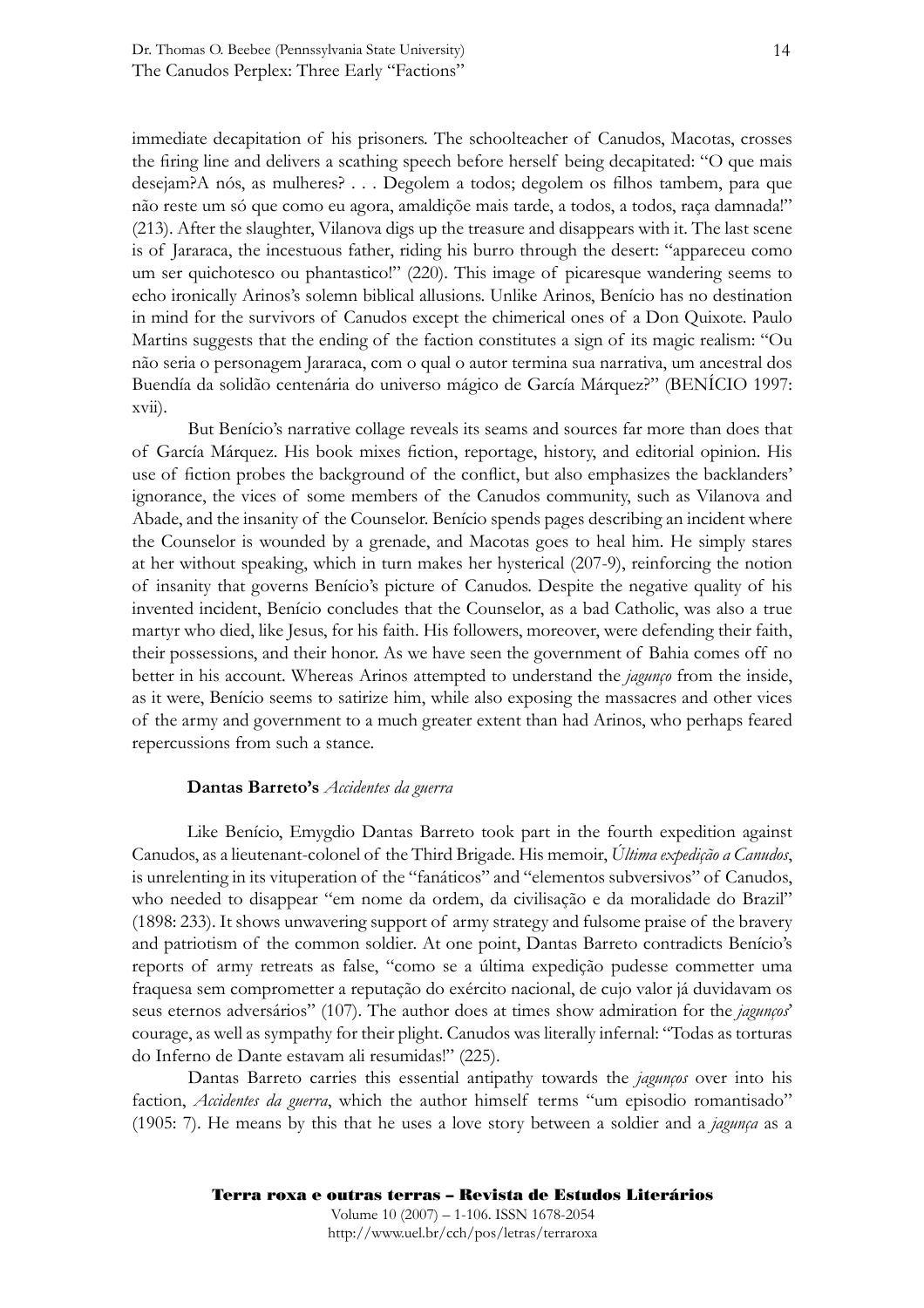thread holding together his descriptions of Canudos and of the war. The clearest example of his antipathy is provided by the novel's final event, when the novel's two protagonist lovers are killed by *jagunços*: Alberto is killed by sniper fire, and then "cinco homens repellentes, typos de salteadores, physionomias de assassinos" (275) emerge from the *caatinga* and carry off Germana. They stab her to death as she resists their assault. Alberto was a soldier whom the reader first met as he was preparing to leave Salvador for Canudos as part of the Moreira César expedition. A native of Monte Santo, Alberto fondly remembers his childhood sweetheart, Germana. Their romance had been destroyed by the different social standing of their families, providing the first "accident" of the novel's title: "É que tenha na minha terra uma historia bem cheia de accidentes [sic]" (16), he explains to his curious comrades-in-arms. Germana's father had been a debt peon on the land of Alberto's father, Coronel Nogueira, rendering marriage between the two unthinkable. Upon the troops' arrival in Monte Santo, Alberto learns that Germana's family has moved to Canudos.

 Much later, after being captured by the fourth expedition, Germana narrates the family's peregrinations: they had first moved to Lago Grande, where her father farmed on the land of Manoel Gato. There was a drought, and the family began to starve. Antônio Vilanova passed through and "contara prodígios da cidade santa" (257), and the family followed him to Canudos. After the defeat of the Moreira César expedition, they wanted to leave Canudos, but "o Villa-Nova disse que não voltariam mais as forças do governo; afiançou mesmo que a tal respeito se entendera com um chefe politico, amigo do governador do Estado, o Coronel Leitão da Serrinha" (258). Naturally, the promise does not materialize. Like Benício, Dantas Barreto portrays the chief businessman of Canudos as a manipulator.

 Until Alberto discovers Germana near the end, narrative suspense revolves around the possibility that he will either unknowingly kill her and her family, or else be able to liberate her. Alberto is obsessed by the thought that "estivera na cidadella a poucos passos talvez de Germana" (165-6). With this simple plot device, Dantas Barreto dramatizes the very real social differences and economic devastation which gave rise to the Canudos movement. The mimetic device of frustrated romance indirectly demonstrates more comprehension for the motivations behind the rise of Canudos than does the author's straightforward labeling of the *jagunços* as monarchists and fanatics. He softens his portrait of *jagunço* brutality with the presence of a beautiful *jaguncinha*. Near the end of the fourth campaign, Alberto's companion, Elias, sees women being shot down in the battle. He then notes the large number of women and children taken prisoner, who were taken behind the lines: "nesse accumulo de creaturas embrutecidas [...] viam-se raparigas que indicavam um tratamento mais cuidadoso, singularmente formosas" (241). The most attractive of these, of course, is Alberto's Germana. Alberto, who has been wounded, finds her and draws her out of the crowd. They are cared for by a sergeant's wife and put into a train of 1200 people walking to Monte Santo from Canudos, along with Germana's brother, Vicente, preparing the novel's final catastrophe.

Dantas Barreto is the only one of our three authors to describe the "comboio" of wounded that streamed from Canudos back to Monte Santo. The scene is chaotic. Wounded officers

> pediam humildemente que os levassem para qualquer parte onde pudessem respirar um ar que não estivesse impregnado das podridões emanadas de tantos cadaveres insepultos, decompostos, sobre esse terreno apertado, em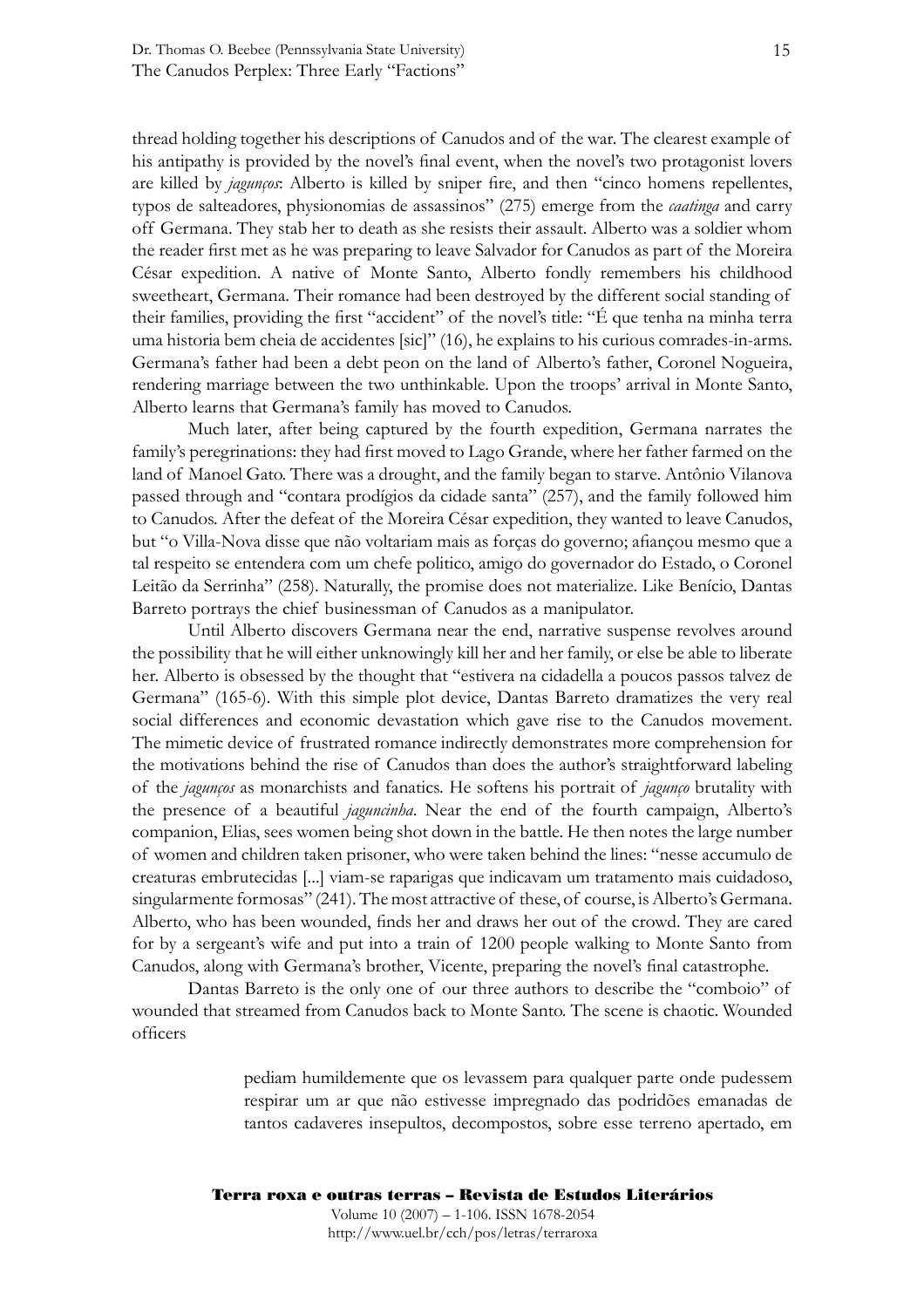que nem uma valla commum os recolhera, mas os soldados voltavam-lhes as costas e saiam resmungando umas phrases insolentes, desavergonhadas (266).

The attitude of "every man for himself" implied in this passage foreshadows the tragedy of Alberto and Germana. As the train starts off, the wounded naturally go more slowly than the protecting batallion, so that fifty minutes later there's a difference of 4 kilometers from front to back (270). The unprotected part of the train is attacked, with Alberto among the casualties. The fate of Germana has been described above.

 The collapse of morale and even of humanity continues with the discovery of Alberto's body by his comrades in arms: "A piedade e o egoismo chocaram-se nesse momento angustioso, mas o último sentimento venceu o primeiro" (277). The soldiers run off, leaving Alberto's body to the vultures. Even Germana's brother, Vicente, passes by without stopping, indeed without shedding a tear. The corpse is finally removed from the road several days later, "para não espantar o gado que se destinava às forças de Canudos" (278). Only after the war is over does Elias, Alberto's friend, bury his comrade's body by the side of Germana. Paradoxically, the last sentences of the novel call for a national memorial to the brave soldiers who took part in the Canudos campaign.

#### **The Role of Faction in Telling the Story of Canudos**

The political positions of the three authors being considered here clearly influenced the structure of their narratives. Arinos, the Canudos sympathizer, created as his central character a "rebel," Pachola, who, though loyal to the Counselor, hardly fits the propagandistic definition of "fanatic." At the other extreme, the legitimist Dantas Barreto made certain that his readers' sympathies focus on Alberto, a soldier, albeit one from a town of the region with distinct pro-Canudos sentiments. Between these extremes, the journalist Manoel Benício achieved a more objective, panoramic perspective by telling a number of stories digressive to the main conflict, and allowing his most interesting, developed characters, such as Benta, to remain marginal to the conflict itself. The prominent figures of the war, such as the Counselor, João Abade, and Vilanova—like Jararaca—are treated as leitmotifs rather than as complex humans. At the same time, as works of literature these factions are dialogic rather than ideological, presenting episodes and characters which at times contradict the stated points of view of their authors. In the *Jagunços*, Pachola suffers repeatedly under the hypocritical theocracy of Canudos, while in the figure of Germana, Dantas Barreto hints that there could have been love instead of hatred between the war's two sides. Benício's text is dialogic in the generic sense, alternating fictional narratives with ethnographic presentations and testimony from the war reproduced *verbatim*. The result is a scathing critique of both sides of a war that should never have been fought.

 I have argued elsewhere that genres delimit the different possible use-values of discourse in a particular culture (1994). What is the particular use-value of an indeterminate genre such as "faction"? In his account of the "rise of faction" in U. S. literature in the second half of the twentieth century, Richard Johnstone laments the "feeling of paralysis" that supposedly contributed to the genre's popularity. The genre as a whole, according to Johnstone, gives the message that "nothing is real" (1985: 78). Johnstone may judge with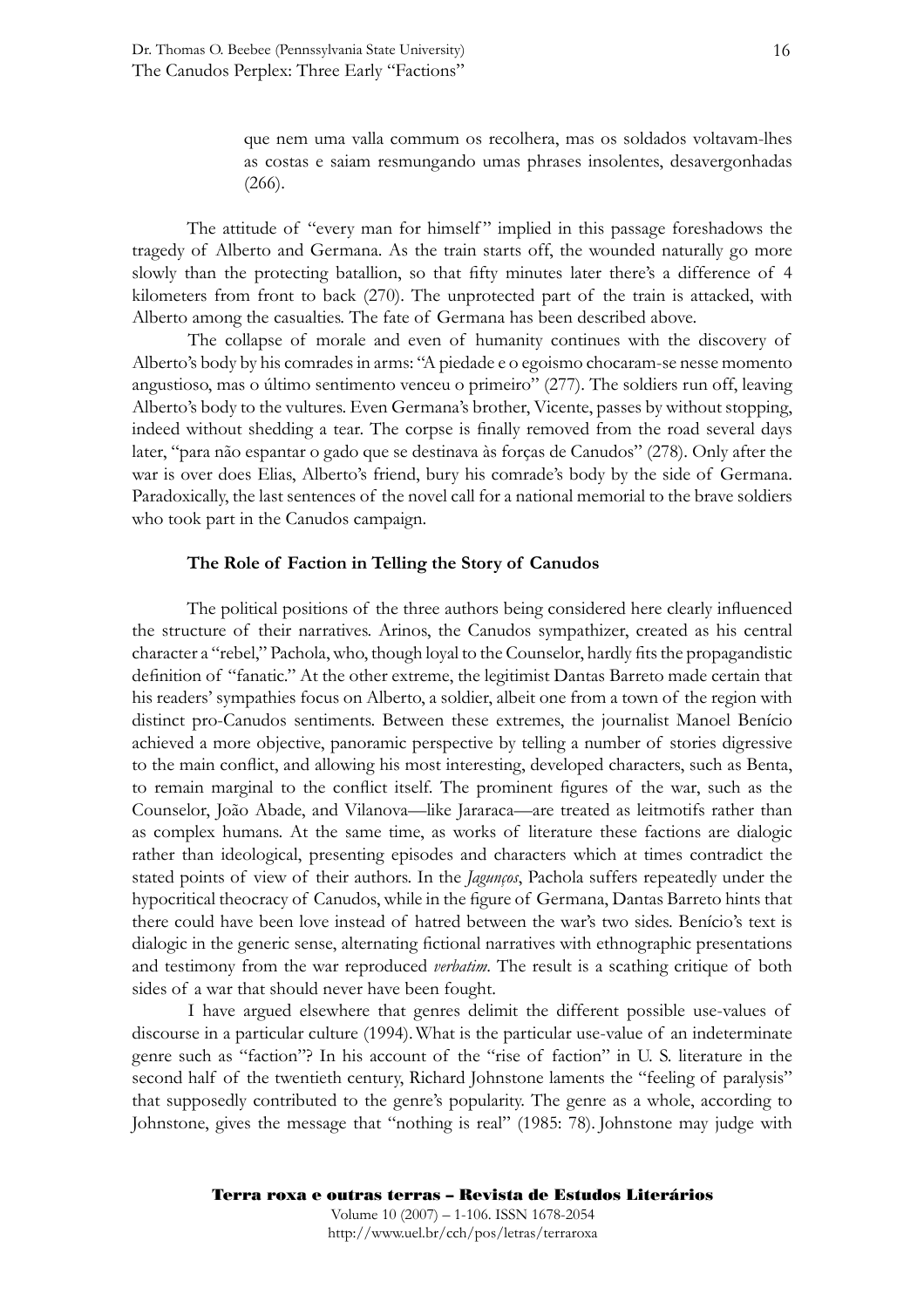accuracy contemporary American uses of the form, but the instances of faction examined here were not produced in order to prove that Canudos was not real—quite the opposite. No doubt numerous reasons could be adduced for the prevalence of this form, beginning with its amorphous status and lack of definition, which made it more available to untrained authors. In conclusion, I will explore two reasons why faction, rather than history *per se*, was so prevalent in early accounts of the Canudos conflict.

 One reason for the prevalence of faction in the early history of Canudos is the authors' urge to present both sides of the story as a counter-balance to propagandistic government and journalistic accounts. The written records of the conflict showed the viewpoint of the Republican side almost exclusively. The one-sidedness went beyond the old adage that "history is written by the victors"; in this case, writing and recording were already associated with the forces of civilization. Survivors of the conflict were persecuted, went into hiding, and were reluctant to give interviews until many years later. For decades after the war, the only possibility for telling the *jagunços*' story was to resort to fiction.

 Da Cunha provides a second explanation for the use of faction, in the context of describing the morally repugnant behavior of the Federalists in executing their prisoners. Did they not fear the judgment of posterity? No, responds da Cunha: "Ademais, não havia temer-se o juízo tremendo do futuro. A História não iria até ali. Afeiçoara-se a ver a fi sionomia temerosa na ruinaria majestosa das cidades vastas, na imponência soberana dos coliseus ciclópicos, nas gloriosas chacinas das batalhas clássicas e na selvatiqueza épica das grandes invasões. Nada tinha que ver naquele matadouro" (382). What begins as a statement about moral behavior concludes as a definition of the genre of History (notice Da Cunha's spelling of the word with a capital "H"). Da Cunha feels that History is not the proper genre for reporting the events in Canudos. History takes as its objects grand battles affecting the course of civilizations. Its recorded wars are fought in the classical mode, with two armies confronting each other in vast arrays which decide the fate of nations in a single day. Failing these aspects, Canudos could not become the subject of History. Another genre had to be found in order to recount the Canudos story.

Da Cunha could have had in mind a specifically Brazilian history, such as Francisco Adolfo Varnhagen's *História das Luctas com os Hollandezes no Brazil* (1871). This was, in Varnhagen's own opinion, "monumental history," written to encourage Brazilians for whom the Paraguayan war was becoming a test of national faith, by giving them "o exemplo mais antigo, em que o próprio Brasil, ainda então insignificante colônia, havia lutado, durante vinte e quatro anos, sem descanso, e por fim vencido, contra uma das nações naquele tempo mais guerreiras da Europa" (1955: 12). Varnhagen here lists the characteristics necessary to such History, including the fact that Brasil defeated a European power. Indeed, *Os Sertões* is not a history like Varnhagen's, and so I believe that we are justified in taking Da Cunha's comment as reflecting his own doubts about using History as a genre for capturing the truth of Canudos.

 In comparing *Os Sertões* with Domingo Sarmiento's *Facundo*, Leopoldo Bernucci concludes that History as a genre also will not achieve the pragmatic effect on the national readership that these two authors desired: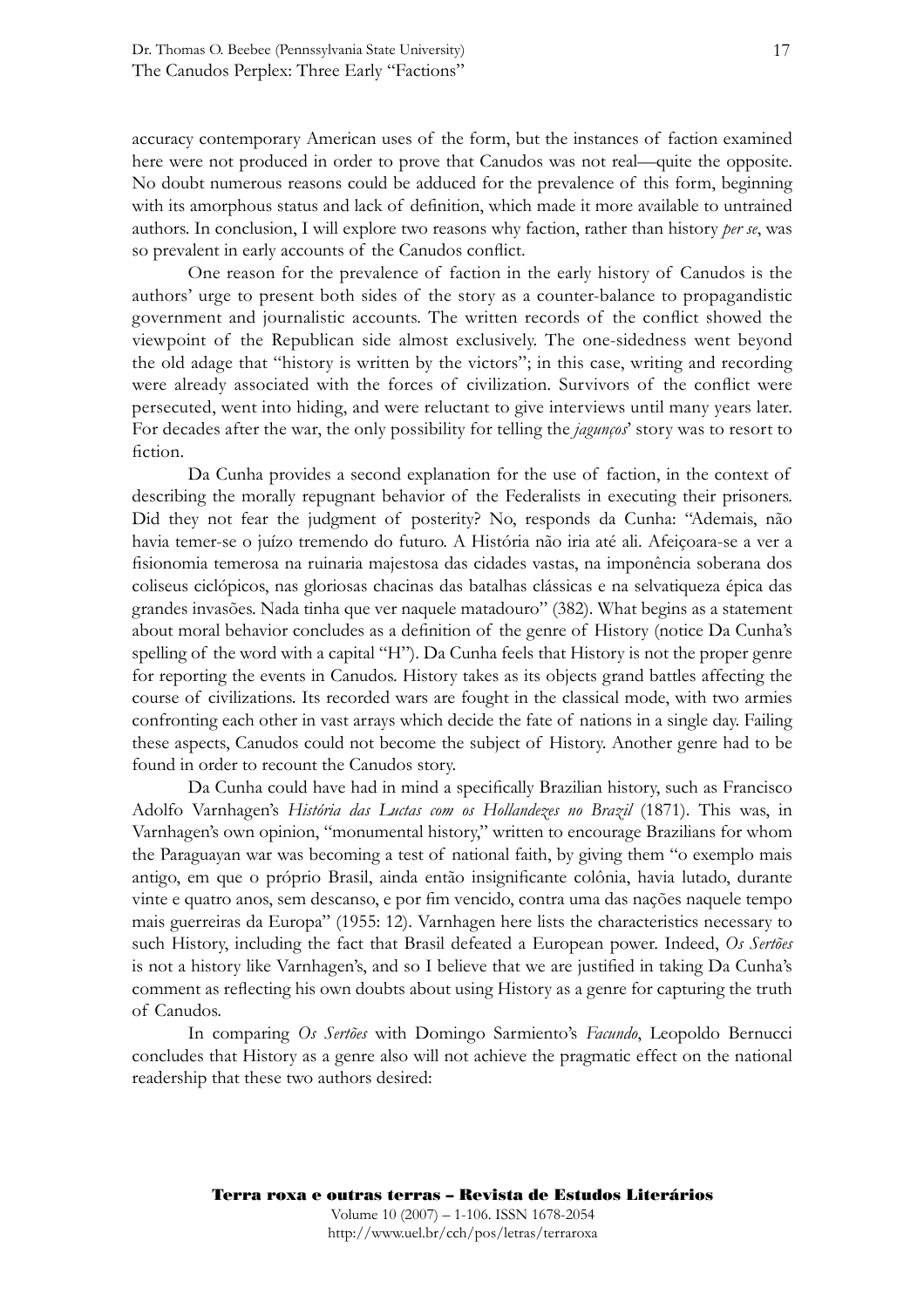para ambos os escritores latino-americanos parecia ter muito mais importancia a narracão de "como deveriam ser" os acontecimentos históricos do que a de "como realmente foram." [... I]nvadindo as linhas demarcatórias e movendo-se de um domínio a outro, do real ao ficcional, o texto euclidiano possibilita esta mobilidade entre fronteiras. Por certo, é ainda a assimetria desses territórios que, muitas vezes, preserva e mantém o status ontológico de seus discursos criando ao mesmo tempo uma zona neutra, do entrelugar, situada além do real e aquém do imaginário, da qual o texto pode ou não ser lido ficcionalmente. (1990: 50-60)

Heitor Martins uses much the same concept to defend Arinos's attempt at uniting "história e política, ou seja, [Arinos] pretende ser fiel a uma realidade que se encontra fora do mundo da ficção e, ao mesmo tempo, tenta dar uma direção ao futuro" (1968: 1). History can carry out the former, but not the latter.

 Undoubtedly inspired by the 1993-97 centennial of Canudos, José J. Veiga, José de Oliveira Falcón, Ayrton Marcondes, Eldon Canário, and Oleone Coelho Fontes are among the Brazilian authors who have produced fictions, historical or Magic Realist, romances, or factions concerning Canudos. These literary works, no less than those written in the immediate aftermath of the conflict, call for analysis that fully considers their respective vectors of intervention in the debate over the present and future of Brazilian society that Canudos represents. Canudos is not simply a pre-text for literary production; rather, imaginative literature has become a primary vehicle for plumbing the depths of the Canudos perplex. This essay has argued that weighing the volatile combination of imagination and fact in literary texts—a combination expressed in the term "faction"—can and should be a primary tool for such analysis.

#### **OBRAS CITADAS**

ARINOS, Afonso. 1969. "Campanha de Canudos (Epílogo da Guerra)," in *Obra completa*. ed. Afrânio Coutinho. Rio de Janeiro: Instituto Nacional do Livro.

\_\_\_\_\_\_\_\_\_\_. 1985; [1898]. *Os Jagunços.* 3. ed. Rio de Janeiro: Philobiblion.

ARRUDA, João. 1996. *Antônio Conselheiro e a comunidade de Canudos.* Fortaleza: RVC.

ATHAIDE, Tristão de. 1922. *Affonso Arinos.* Rio de Janeiro: Anuário do Brasil.

AZEVEDO, Silvia Maria. 1993. "*O rei dos jagunços*: uma fonte esquecida d'*Os Sertões*," *Remate de Males: Revista do Departamento de Teoria Literaria* (Campinas) 13.

BARRETO, Egmydio Dantas. 1898. *Última expedição a Canudos* . Porto Alegre: Franco & Irmão. **... 2005.** *Accidentes da guerra: operações de Canudos.* Porto Alegre: R. Strauch.. BEEBEE, Thomas O. 1994. *The Ideology of Genre* (University Park: Penn State Press.

BENÍCIO, Manoel. 1997; [1899]. *O Rei dos jagunços.* 2. ed. Rio de Janeiro: Fundação Getúlio Vargas.

BERNUCCI, Leopoldo. 1990. "Além do real, aquém do imaginário: Domingo Faustino Sarmiento e Euclides da Cunha," *Brasil/Brazil: Revisa de Literature Brasileira/A Journal of Brazilian Literature* 3.4.

\_\_\_\_\_\_\_\_\_\_. 1995. *A Imitação dos Sentimentos.* São Paulo: EDusp-University of Colorado.

#### Terra roxa e outras terras – Revista de Estudos Literários Volume 10 (2007) – 1-106. ISSN 1678-2054 http://www.uel.br/cch/pos/letras/terraroxa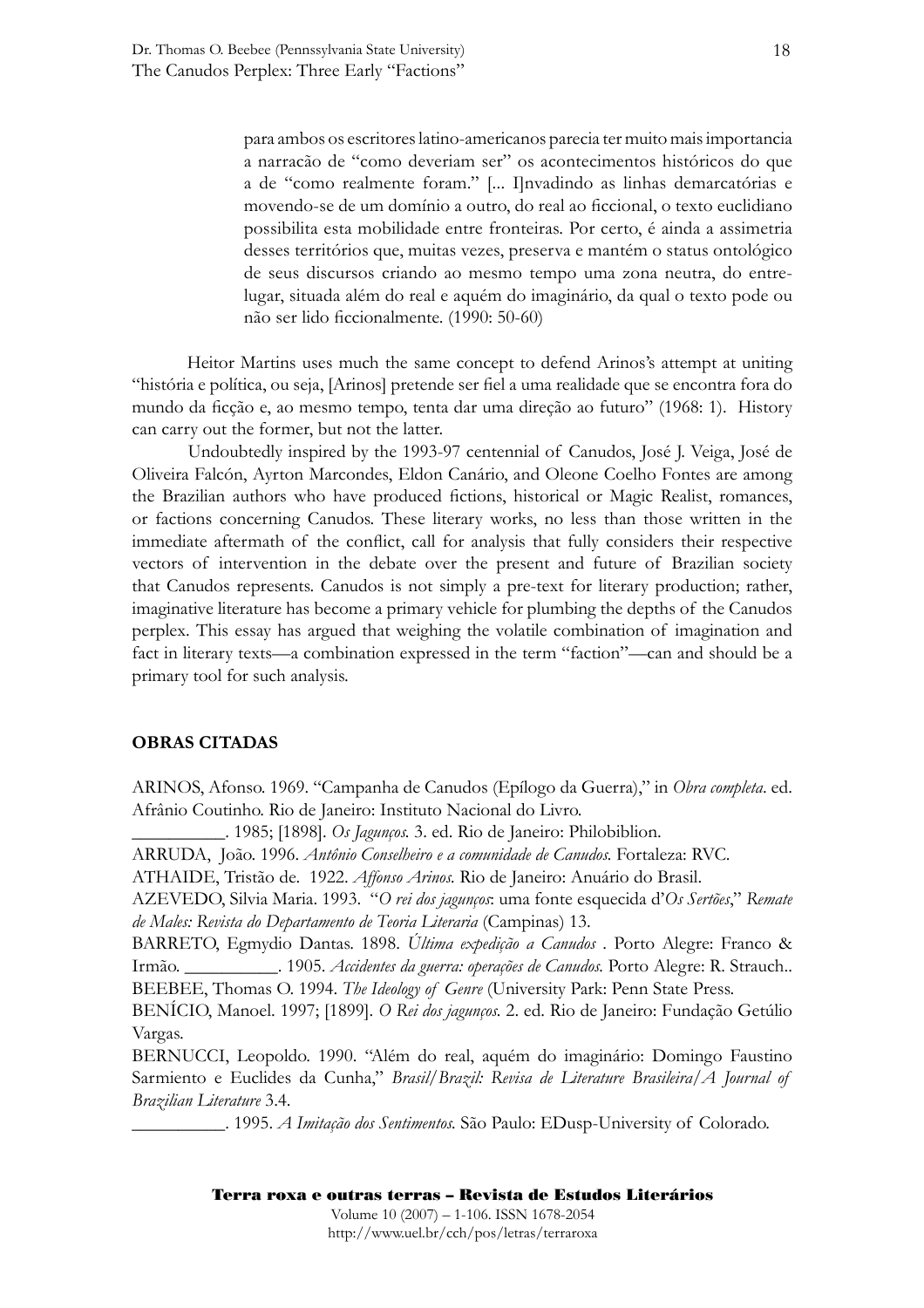Dr. Thomas O. Beebee (Pennssylvania State University) The Canudos Perplex: Three Early "Factions"

CANÁRIO, Eldon. 1997. *Os Mal-Aventurados de Belo Monte.* Salvador: BDA.

CAVA, Ralph Della. 1968. "Brazilian Messianism and National Institutions: A Reappraisal of Canudos and Joaseiro." *Hispanic American Historical Review* 48.3.

DIACON, Todd A. 1991. *Millenarian Vision, Capitalist Reality: Brazil's Contestado.* Durham NC: Duke U.

FACÓ, Rui. 1963. *Cangaceiros e fanáticos*. 2. ed. Rio de Janeiro: Civilização Brasileira.

FALCÓN, José de Oliveira. 1996. *Canudos, Guerra Santa no Sertão.* Salvador: BDA-Bahia.

FONTES, Oleone Coelho. 2002, *Canudos: A Quinta Expedição.* 2. ed. Salvador: Ponto & Vírgula.

GALVÃO, Walnice Nogueira. 1976. "De Sertões e Jagunços." *Saco de Gatos.* São Paulo: Duas Cidades.

JOHNSTONE, Richard. 1985. "The Rise of Faction," *Quadrant* 29. 4 (April).

LEVINE, Robert. 1992. *Vale of Tears: Revisiting the Canudos Massacre in Northeastern Brazil, 1893-1897.* Berkeley: U of California P.

LIMA, Herman. 1968. "A Guerra de Canudos num Romance de Afonso Arinos," *Revista do Livro* 33.

MADDEN, Lori. 1993. "The Canudos War in History." *Luso-Brazilian Review* 30. 2 (Winter).

MARCONDES, Ayrton. 1997. *As Memórias de Frei João Evangelista de Monte Marciano.* São Paulo: Best Seller.

MARTINS, Heitor. 1968. "*Os jagunços* de Afonso Arinos," *O Estado de São Paulo, Suplemento Literário,* 27 July: 1.

MARTINS, Paulo Emílio Matos. 1997. "O Rei dos jagunços e a históriografia de Canudos," in Benício, *O rei dos jagunços*.

MONIZ, Edmondo. 1987. *Canudos: A guerra social.* 2. ed. Rio de Janeiro: Elo.

MONTENEGRO, Abelardo. 1954. *Antônio Conselheiro*. Fortaleza: Batista Fontenelle.

PINTO, Luiz Fernando. 1995. "A Personalidade carismática de Antônio Conselheiro. Aspectos psicanalíticos." *Revista da FAEEBA* 4.

QUEIROZ, Maria Isaura Pereira de. 1972. *Images Messianiques du Brésil,* Sondeos 87. Cuernavaca: Instituto Intercultural de Documentacion.

REZENDE, Sergio, dir. 1997. *Guerra de Canudos.* Morena Filmes.

SANTIAGO, Silviano. 1981. *Em liberdade*. Rio de Janeiro: Paz e Terra.

SANTOS, João Felício dos. 1958. *João Abade*. Rio de Janeiro: Agir.

SOARES, Henrique Duque-Estrada de Macedo. 1902. *A Guerra de Canudos.* Rio de Janeiro: Altina.

VARGAS LLOSA, Mario. 1981. *La guerra del fin del mundo*. Madrid: Seix Barral.

VARNHAGEN, Francisco Adolfo. 1955. *História das Luctas com os Hollandezes no Brazil: Desde 1624 a 1654.* Salvador: Progresso.

VEIGA, José J. 1994. *A Casca da Serpente*. 4. ed. Rio de Janeiro: Bertrand.

VILLA, Marco Antônio. 1995. *Canudos: O povo da terra.* São Paulo: Ática.

VILLABOIM FILHO, Paschoal. 1984. *Canudos*. 2. ed. Rio de Janeiro: Tipo Editor.

WATKINS, Mel. 1976. "A Talk With Alex Haley." *New York Times*, 26 Sept., section 7.

ABSTRACT: The life of Antônio Vicente Maciel, the Counselor, along with the story of the construction and destruction of his messianic community, Canudos (1893-1897) have

Terra roxa e outras terras – Revista de Estudos Literários